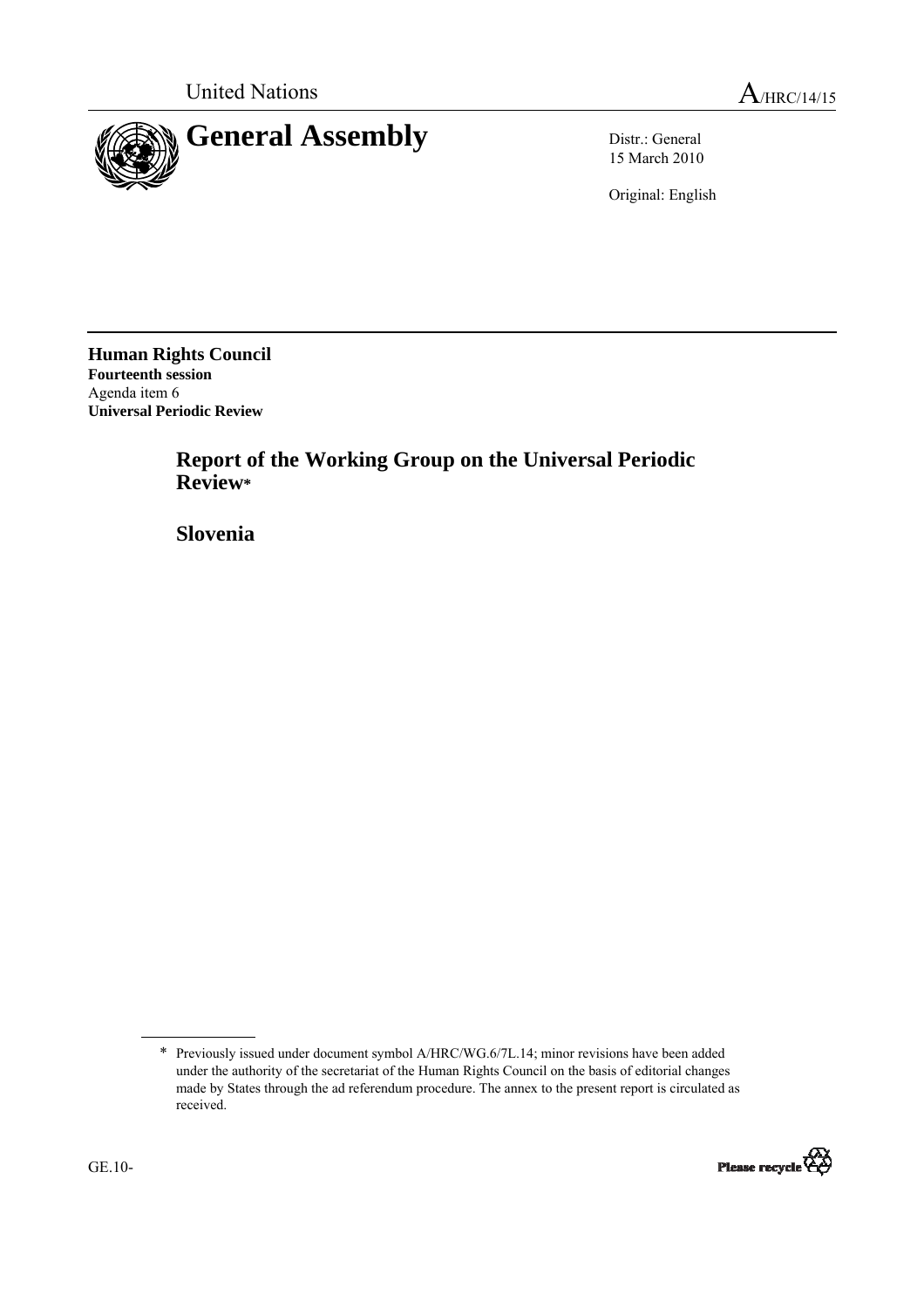# Contents

|       |    |             | Paragraphs  | Page |
|-------|----|-------------|-------------|------|
|       |    |             | $1 - 4$     | 3    |
|       |    |             | $5 - 110$   | 3    |
|       |    | $A_{\cdot}$ | $5 - 18$    | 3    |
|       |    | B.          | $19 - 110$  | 5    |
|       | H. |             | $111 - 112$ | 14   |
|       | Ш. |             | 113         | 21   |
| Annex |    |             |             |      |
|       |    |             |             | 22   |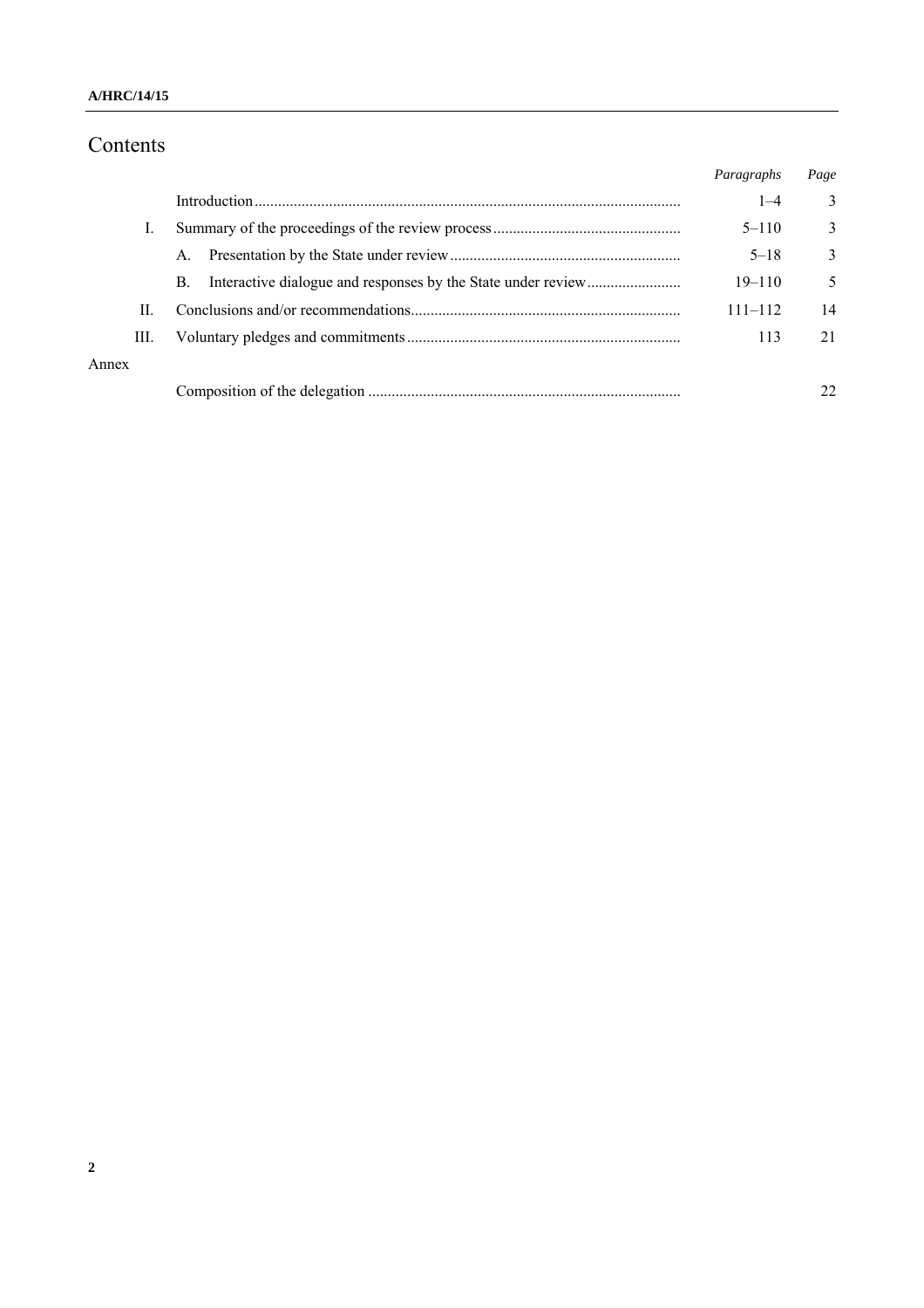## **Introduction**

1. The Working Group on the Universal Periodic Review, established in accordance with Human Rights Council resolution 5/1, held its seventh session from 8 to 19 February 2010. The review of Slovenia was held at the 14th meeting, on 16 February 2010. The delegation of Slovenia was headed by the Minister for Foreign Affairs, Samuel Žbogar. At its 17th meeting, held on 19 February 2010, the Working Group adopted the report on Slovenia.

2. On 7 September 2009, the Human Rights Council selected the following group of rapporteurs (troika) to facilitate the review of Slovenia: Egypt, Brazil and the United States of America.

3. In accordance with paragraph 15 of the annex to resolution 5/1, the following documents were issued for the review of Slovenia:

(a) A national report submitted/written presentation made in accordance with paragraph 15 (a) (A/HRC/WG.6/7/SVN/1);

A compilation prepared by the Office of the United Nations High Commissioner for Human Rights (OHCHR) in accordance with paragraph 15 (b) (A/HRC/WG.6/7/SVN/2);

(c) A summary prepared by OHCHR in accordance with paragraph 15 (c) (A/HRC/WG.6/7/SVN/3).

4. A list of questions prepared in advance by Denmark, Sweden, the United Kingdom of Great Britain and Northern Ireland, Argentina, the Czech Republic, Norway, Germany and the Netherlands was transmitted to Slovenia through the troika. Those questions are available on the extranet of the universal periodic review.

#### **I. Summary of the proceedings of the review process**

#### **A. Presentation by the State under review**

5. In his introductory statement, the Minister for Foreign Affairs of the Republic of Slovenia, Samuel Žbogar, referred to the process of preparing the national report, which had involved relevant Government institutions as well as representatives of civil society. He added that the delegation attending the session had been composed of representatives from seven ministries and three Government offices.

6. The Minister noted that, under the Constitution, the international legal instruments were directly applicable in the Slovenian legal order. He also pointed out that Slovenia had extended an open invitation to all special procedures mechanisms. Slovenia also has an active national human rights institution, the Human Rights Ombudsman, which provides an independent assessment of the implementation of human rights and supports the existence of a strong, free and independent civil society.

7. Slovenia wished to provide an update on developments that had occurred since the preparation of the national report. With regard to so-called "erased persons", aware of the need to settle the issue of people who had not applied for Slovenian citizenship in 1991/1992 and consequently had been removed from the register of permanent residence, the Government decided to implement the relevant decisions of the Constitutional Court. Thus, more than 2,300 supplementary decisions were issued in 2009 to persons whose permanent residence registration in Slovenia had terminated and to those who had already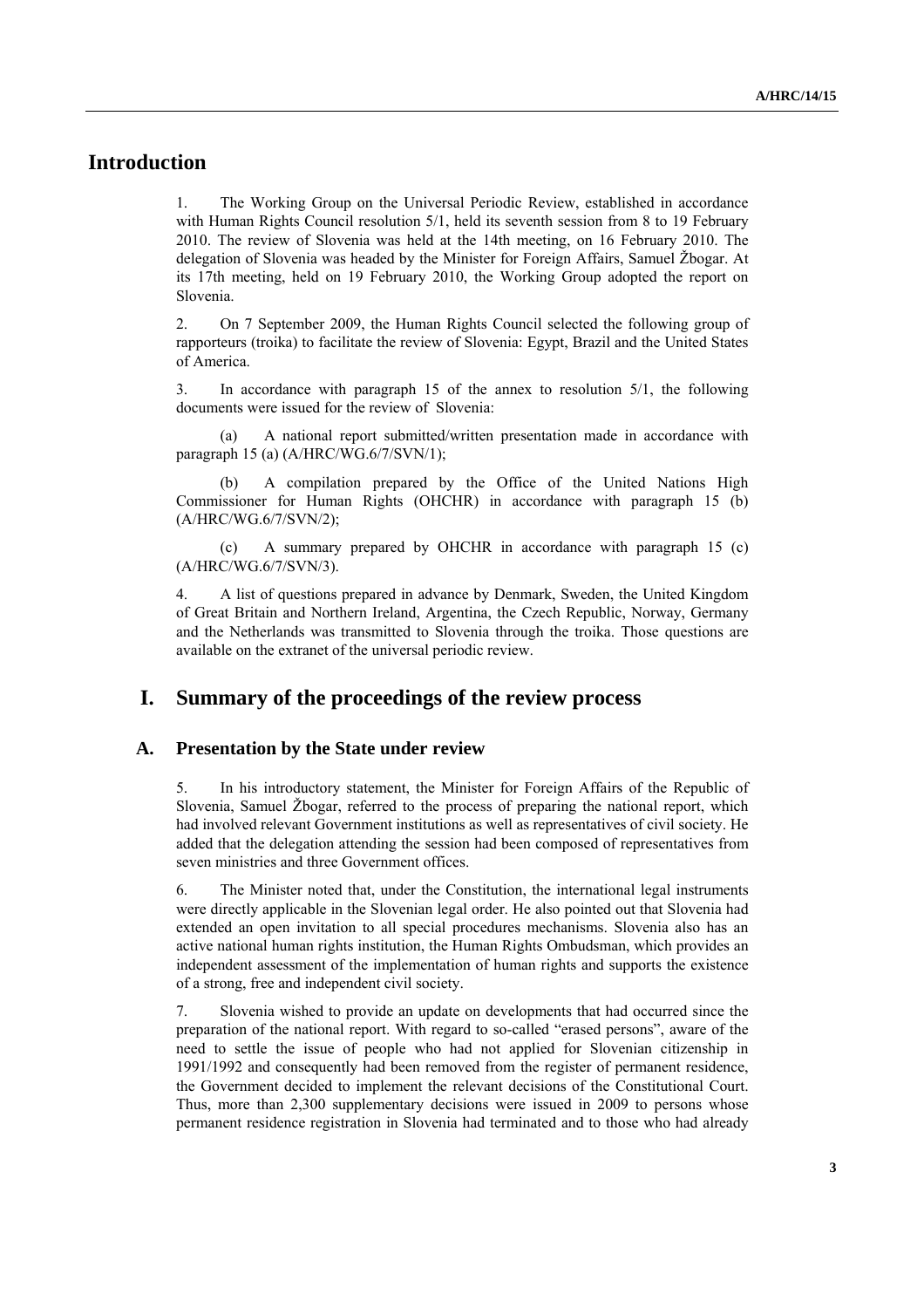obtained a permanent residence permit. Moreover, a law that will remedy other inconsistencies of the Act Regulating the Legal Status of Citizens of the Former Socialist Federal Republic of Yugoslavia Living in the Republic of Slovenia with the Constitution is currently being discussed in the National Assembly.

8. The first reading of the draft Family Code is expected to be held by the National Assembly in March or April. The new proposals include, inter alia, the prohibition of the corporal punishment of children and the recognition of equal status for same-sex partnerships and heterosexual partnerships.

9. The public debate on a new Act on Equal Opportunities for People with Disabilities, expected to be adopted later this year, has just concluded. In addition, a new Placement of Children with Special Needs Act has just been launched.

Moreover, efforts to combat domestic violence have been stepped up on the basis of the Prevention of Domestic Violence Act, a new Penal Code and the Resolution on the National Programme of Domestic Violence Prevention for the Period 2009-2014.

11. Slovenia pointed out that, later this month, the Government planned to adopt a new National Programme of Measures for Roma for the Period 2010-2015, setting out measures in key areas such as education, schooling, health care, employment, living conditions, culture and combating discrimination.

12. Slovenia further reported on new developments in the areas of the integration of immigrants and international protection.

13. In order to step up efforts to combat all forms of discrimination, an awarenessraising campaign entitled "Equal in Diversity" was launched in December 2009.

14. Special attention is accorded to human rights education and training, including training of members of the armed forces, the police and the judiciary.

15. Additionally, Slovenia is in the process of drafting a national action plan for the implementation of the Security Council resolutions aimed at the protection of women and children in armed conflict.

16. Regarding advance questions on women's rights, Slovenia indicated that the situation and the role of women were constantly being monitored by the Government with a view to eliminating discrimination against women and closing the gap between de jure and de facto gender equality, in particular with regard to participation by women and men in the labour market, as well as in public and political decision-making. Reference was also made to the National Programme for Equal Opportunities for Women and Men and to the adoption of the Family Violence Prevention Act and measures undertaken in that regard.

17. In connection with the questions on the Lukenda project to eliminate court backlogs, Slovenia explained that this issue remains a challenge that has been addressed by various measures. In 2006 a special act had been adopted to assist parties in legal proceedings. In 2005 a programme for eliminating court backlogs was adopted. The effectiveness of the implementation of the mentioned act and programme is being monitored by the European Court of Human Rights and to date, the reviews have been positive. In 2009 the Act on the Protection of the Right to a Trial without Undue Delay was amended with a view to strenghten its effectiveness. The Lukenda Project is on track to eliminate most of the court backlogs by the end 2010. However, efforts will continue in the future.

18. Regarding advance questions about protection against discrimination, Slovenia pointed out that, under the Constitution, all persons on the territory of the Republic of Slovenia are guaranteed the protection of human rights and fundamental freedoms, irrespective of their national origin and without any discrimination whatsoever.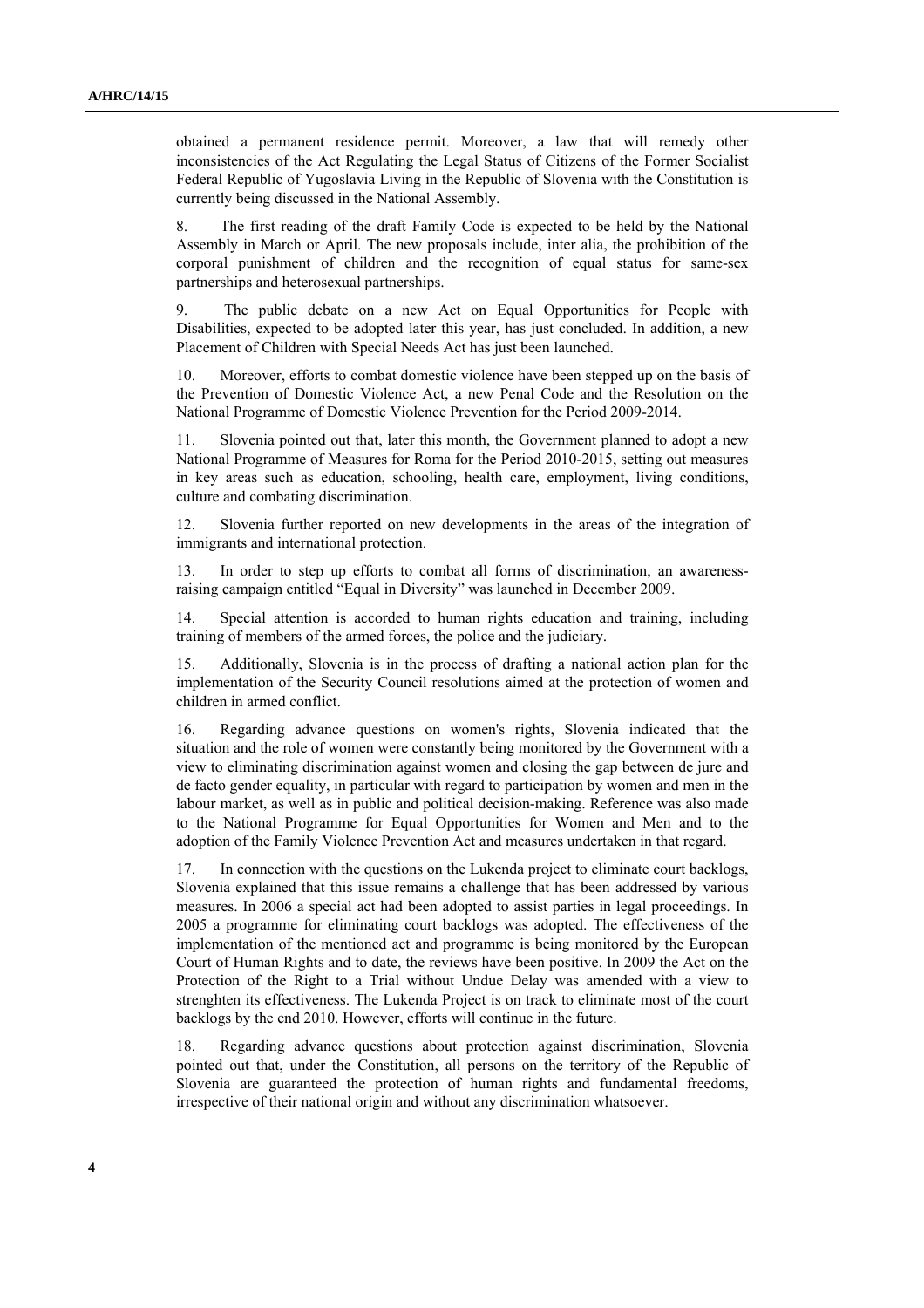#### **B. Interactive dialogue and responses by the State under review**

19. During the interactive dialogue, 55 delegations made statements. Recommendations made during the dialogue are found in section II of the present report.

20. A number of delegations praised the commitment of Slovenia to human rights and achievements accomplished since its independence, particularly the establishment of the institutional and legal framework for promoting and protecting human rights. A number of delegations commended the active engagement of Slovenia in the Human Rights Council, particularly the role played by the country, including in the areas of human rights education and children's rights.

21. Italy shared a common framework of values with the country, including the commitment to respecting the rights of national minorities. Italy accorded particular attention to the autochthonous Italian minority in Slovenia and the preservation of their rights. Italy made recommendations.

22. Jordan expressed appreciation for efforts to further develop and strengthen the legislative and institutional framework. Jordan made a recommendation.

23. Algeria referred to reports on hate speech by some politicians, as well as racial hatred, and asked how Slovenia would address such practices. Algeria made recommendations.

24. The United States of America noted the almost full integration of Slovenia into the Euro-Atlantic nexus of political, economic and defence organizations. It expressed concern that many citizens and migrants fell victim to criminals and organizations trafficking in persons. It made recommendations.

25. Norway welcomed the progress made in remedying the injustice done to non-ethnic residents on the basis of restrictive citizenship laws introduced in 1991. While noting the existing measures to address the unequal treatment of women, Norway was concerned at the lack of results achieved. Norway remained concerned at the prevalence of violence against women and girls. Norway made recommendations.

26. Mexico noted reports concerning a considerable backlog in court cases, requesting information about measures to address it, and about the progress of the "Lukenda" project. Mexico noted the 1992 revocation of the permanent resident status of citizens of the former Yugoslavia and the parliamentary discussions on that issue. Mexico made recommendations.

27. Australia welcomed efforts to resolve the issue of "erased persons", but was concerned that the rights of the 4,000 people whose cases had yet to be resolved remained to be respected. Australia urged that the process of judicial reform to address the backlog of court cases be accelerated. Australia commended the efforts to improve conditions for the Roma minority. It made recommendations.

28. Canada welcomed the Government's decision to implement the ruling of the Constitutional Court regarding citizens of the former Yugoslavia who had been removed from the register of permanent residents. Canada welcomed the elimination of disparities in the regulation of inheritance between spouses and partners in registered same-sex partnerships. Canada noted that court backlogs threatened the right to a trial without undue delay. Canada made recommendations.

29. Yemen noted a considerable number of cases involving the trafficking in women and children. Yemen asked about measures to curb trafficking and about any prosecutions that had been initiated and court rulings that had been issued against those who had trafficked in women and children. Yemen noted that thousands had been deprived of their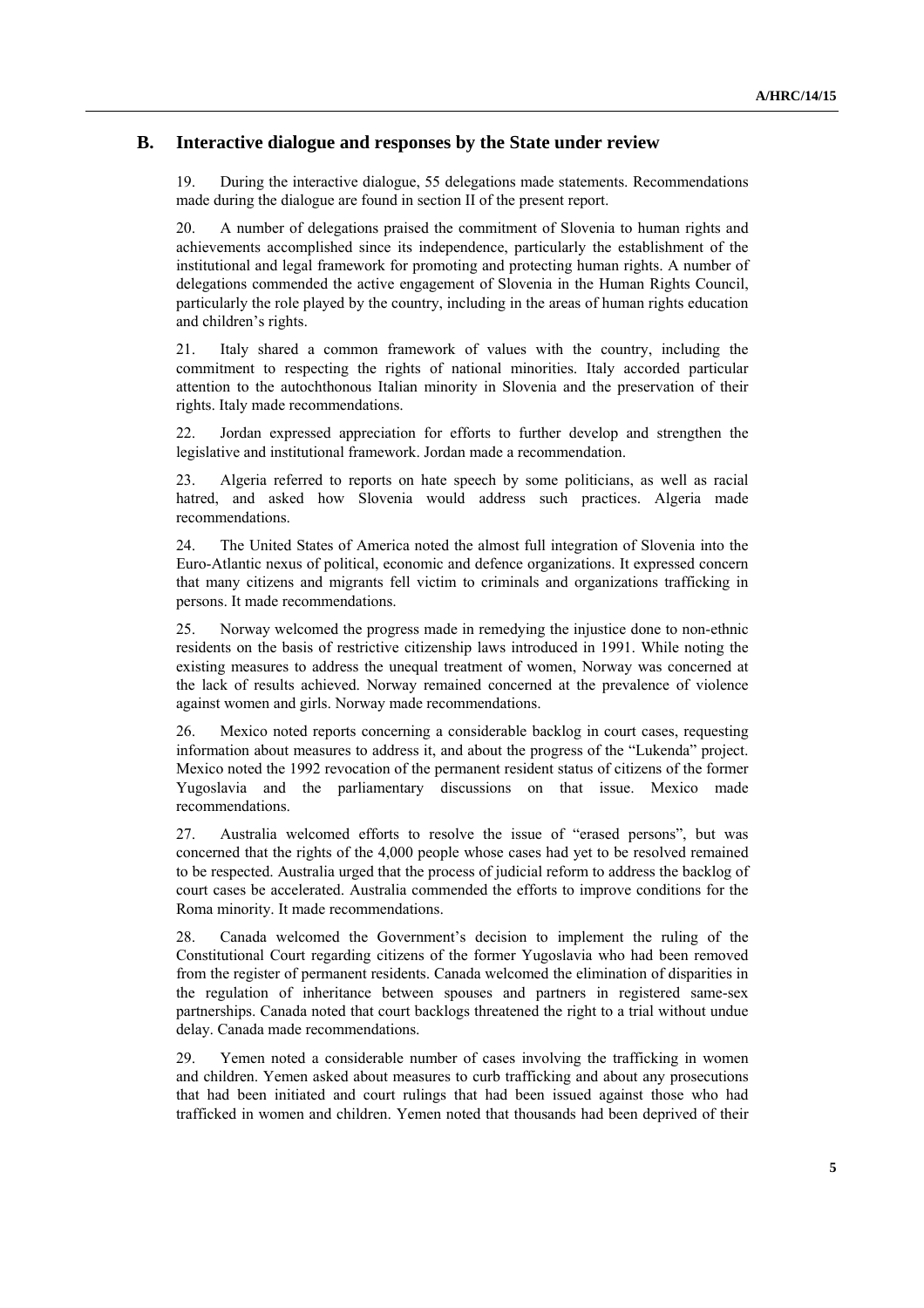citizenship, asking about the obstacles impeding those who wished to acquire Slovenian nationality.

30. Germany recalled that the trafficking in women continued to be a problem. Germany noted that the amendments to the Penal Code had included human trafficking as a criminal offence. Germany asked whether the number of recorded cases of trafficking had decreased, and about the measures undertaken to prevent trafficking.

31. Qatar noted the efforts to establish a democratic, modern State and to guarantee human rights. Qatar also noted that a third of the provisions set out in the Constitution focused on human rights and fundamental freedoms, and that many laws on human rights had been enacted. Qatar made recommendations.

32. Hungary noted reports that the enforcement of the legislation on offences involving the sale of children, child prostitution and child pornography required further improvement. Hungary welcomed measures to enhance the protection of the rights of the Roma. Hungary asked about results achieved in criminal investigations into human trafficking cases.

33. India expressed concern about the loss of Slovenian nationality on the part of a significant number of persons and a draft bill aimed at remedying the inconsistencies in relevant legislation. India requested Slovenia's views about the establishment of a national human rights institution in compliance with the Paris Principles. India made a recommendation.

34. France asked about measures to settle the issue of "erased persons" and the timelines set out in those measures. France asked about measures aimed at improved integration of the Roma community. France expressed appreciation for the Government's willingness to reform the judicial system, as evidenced in particular by the adoption of a law on protecting the right to access to a speedy trial. France made recommendations.

35. Turkey noted the positive steps to achieve gender equality and improve the status of women. Turkey positively noted Slovenia's resolve to address challenges regarding the rights of the Roma and the members of the former Yugoslavia. Turkey made a recommendation.

36. Pakistan noted the increase in the number of xenophobic acts in 2008 and weak legal protection against discrimination. Pakistan expressed concern at the fact that freedom to worship had been restricted in some cases, noting that the application for permits to build a mosque in Ljubljana had been pending for a number of years. Pakistan made recommendations.

37. Bhutan noted the concern of treaty bodies at the persistence of stereotypical attitudes towards women and their role in society. Bhutan also noted the concern that the Roma, particularly Roma women and girls, continued to suffer prejudice and discrimination. It made a recommendation.

38. The United Kingdom of Great Britain and Northern Ireland remained concerned about discrimination against the Roma, particularly in the protection of their cultural rights, and in health, housing and employment. While commending attempts to reduce the backlog in court cases, it stated that more could be done to ensure that those in custody were brought to trial without undue delay. It remained concerned about continuing stereotypical attitudes towards women and inquired about government plans to promote gender equality, especially in the workplace. It remained concerned about domestic violence and the trafficking of women for prostitution. It made recommendations.

39. Portugal noted that the entry into force of the new Penal Code, defining domestic violence as a specific offence, and the Domestic Violence Prevention Act had been commended by the Committee on the Elimination of Discrimination against Women.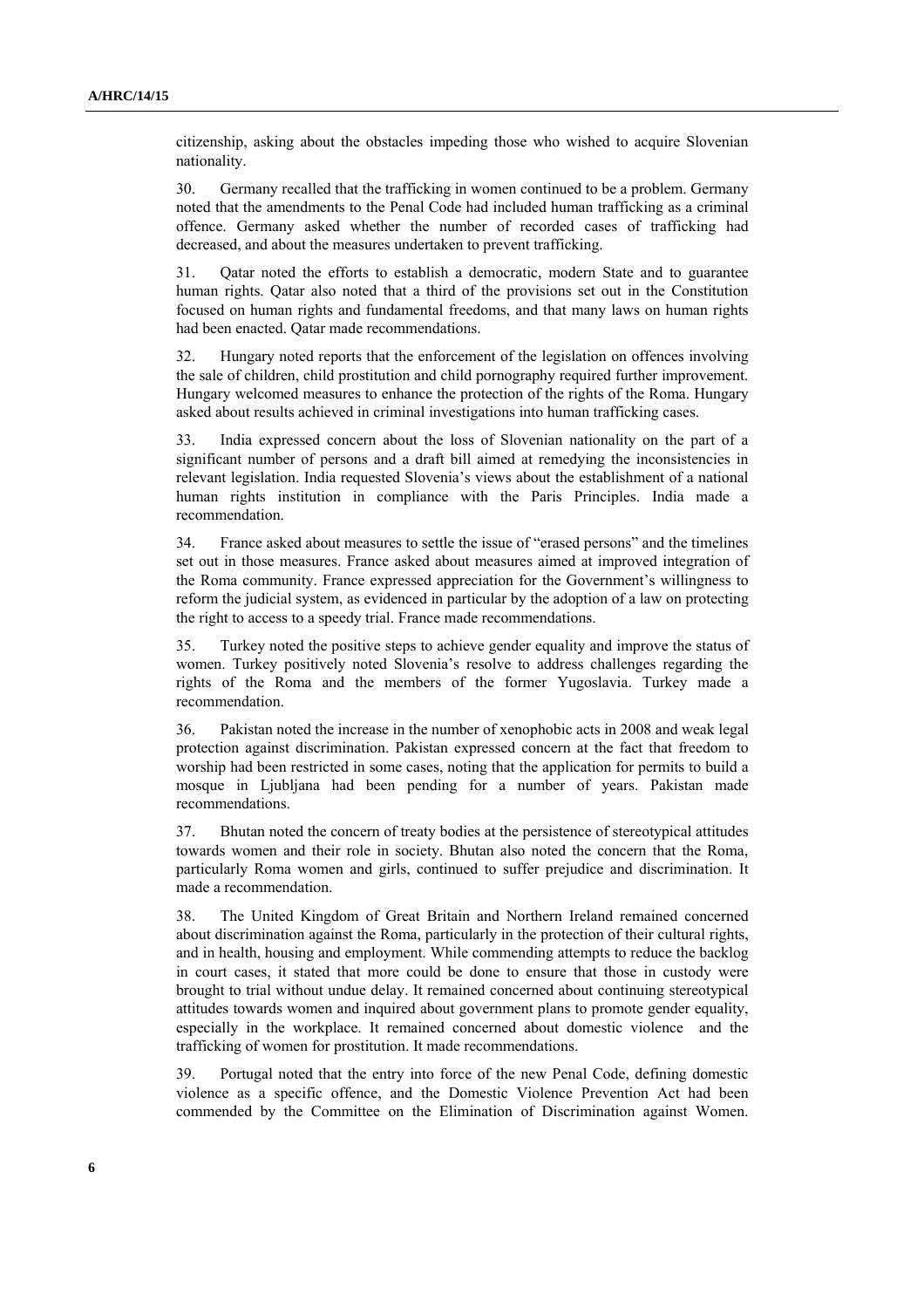Portugal also noted the Committee's concern at the continuing prevalence of violence against women and girls. Portugal made recommendations.

40. In response to questions raised about so-called erased persons, Slovenia referred to the information already provided in its introductory statement regarding the issuance of supplementary decisions in 2009 by the Ministry of Interior. It also reiterated that the Government had prepared a bill that had been sent to Parliament to remedy remaining issues, stating that it should be considered soon, probably in March. The law, when adopted, would restore residency status to all those persons of the former Yugoslavia whose names had been removed from the population registers in 1992. Thus, this issue, which had been open for 18 years, would finally be resolved.

41. Concerning the issue of the Roma, Slovenia noted that the Constitution and the umbrella Act and the sectoral special laws on education and health were the fundamental legal framework for regulating the position of the Roma community and the exercise of their rights. These were exercised through various complementary acts and ministry programmes. A number of examples of specific measures were cited, including, inter alia, the adoption of a strategy for Roma education; the provision of expert and financial assistance to municipalities for the development of Roma settlements; innovative approaches to specific Roma health care needs; measures to improve employability integration; and measures aimed at promoting the Roma language.

42. Regarding questions raised about the trafficking in human beings, Slovenia indicated that an action plan of the Interdepartmental Working Group against Trafficking in Human Beings had been established, which focused on a wide range of activities aimed at raising awareness and informing the public and target groups about that issue. Given that women and children were the most vulnerable groups, the action plan sought to enhance prevention activities targeted at them. Slovenia clarified that the action plan also defined assistance and protection programmes for trafficking victims. Slovenia reported that the number of recorded cases of trafficking in 2009 had been 38, and that in previous years there had been approximately 40 cases per year.

43. With regard to the question of court backlogs, Slovenia confirmed that a special programme for eliminating them had been adopted late in 2005 and had proved successful. It reiterated information about legislative reform provided in 2009 and reaffirmed its intention to eliminate the backlog.

44. Concerning the question of sexual violence against women, Slovenia stated that measures for the prevention of sexual violence against women and children were included in the National Programme on Crime Prevention, in legislation on domestic violence and in the National Programme for the Prevention of Domestic Violence. Since such crimes often remained hidden, activities were aimed at better detection, reporting and awareness-raising. The number of detected cases was increasing as the result of efforts to improve detection and prevention.

45. Regarding the national human rights institution, Slovenia stated that the Human Rights Ombudsman, which had been in place since 1994, had mostly fulfilled the Paris Principles and had been accredited by the International Coordination Committee of National Institutions for the Promotion and Protection of Human Rights.

46. With respect to the construction of the mosque or Islamic centre in Ljubljana, Slovenia indicated that the Islamic community in Slovenia had filed its first application for the allocation of a construction plot in 1969 but that a number of legal problems had arisen. The legal problem had been resolved in 2008, and the Islamic community of Slovenia was now in the process of publishing a tender for architectural design. On that basis, they should obtain building permits.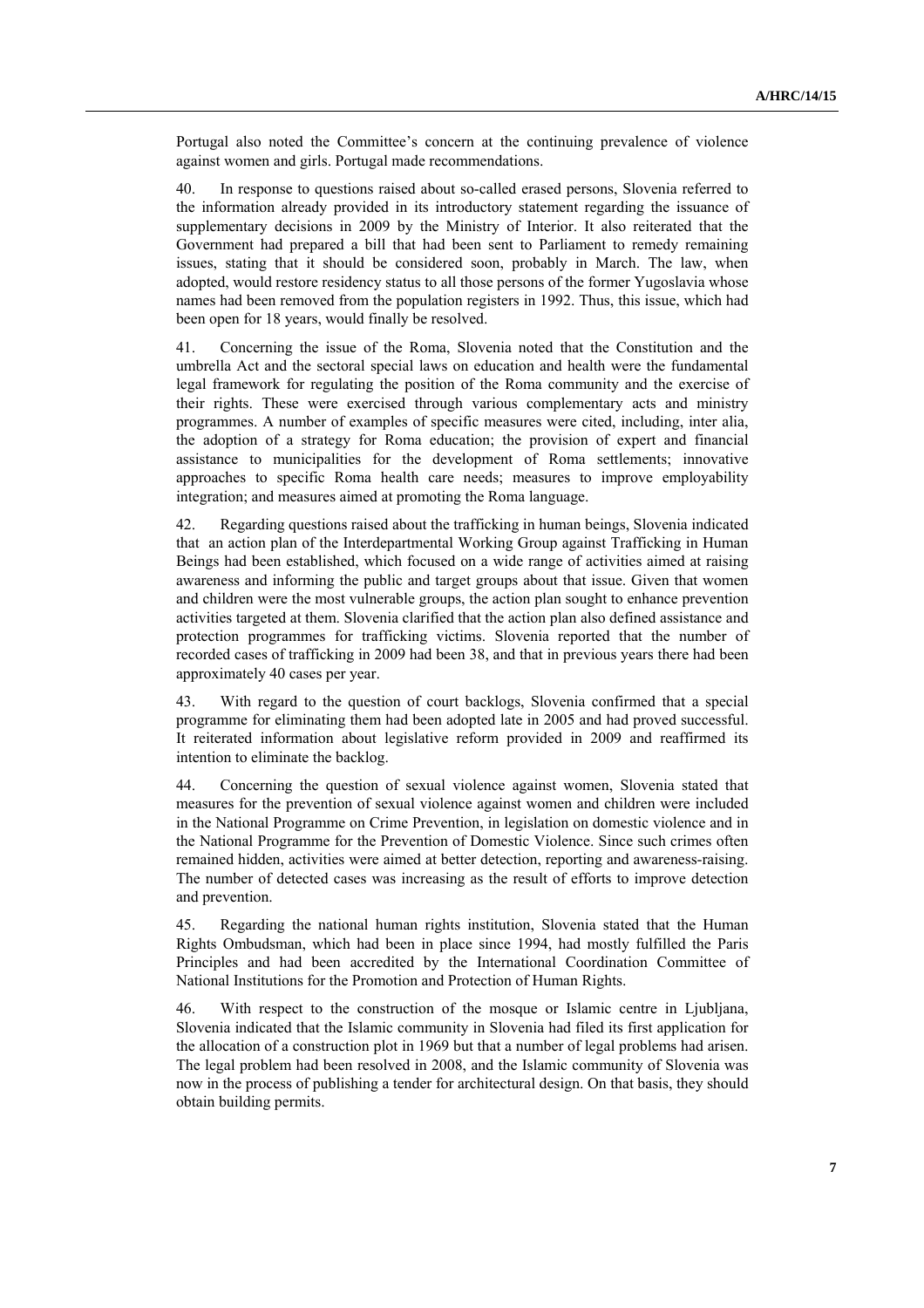47. Slovenia clarified that its case law recognized not only trafficking, but also enslavement, as a criminal offence. Additionally, in ongoing cases, the activity of State Prosecutors was substantial in qualifying criminal offences as criminal offences of human trafficking. That, however, did not mean that the case law was sufficiently developed or settled.

48. Egypt acknowledged that since 2004, priority had been placed on combating the trafficking in persons. Egypt asked about the measures taken to develop and implement a national plan of action in the areas of the sale of children, child prostitution and child pornography, as well as measures taken to ensure the effective monitoring of the principle of equal access for all to education. Egypt made recommendations.

49. Austria noted that no mention had been made of the German-speaking communities and requested information about that issue. Austria also asked about the status of the implementation of the new Act Regulating the Legal Status of Citizens of the Former Yugoslavia Living in the Republic of Slovenia. Austria made a recommendation.

50. The Netherlands noted that backlogs persisted for certain categories of cases, which undermined the rule of law. It also noted that, under a July 2009 decision by the Constitutional Court, the National Assembly had been given six months to provide samesex partners with equal inheritance rights. It welcomed Government action to address human trafficking and noted that, despite the initiation of criminal investigations into cases of alleged trafficking, no sentences on trafficking had been issued. It made recommendations.

51. Nicaragua asked about actions being carried out to punish discrimination as a crime. Nicaragua noted the Witness Protection Law, aimed at improved prosecution of cases involving forced prostitution and the trafficking in human beings. Nicaragua made recommendations.

52. Kazakhstan expressed concern about continuing problems faced by women, particularly Roma women, including persistent stereotypical and discriminatory attitudes, the trafficking in women, high maternal mortality, inequality in the labour market and widespread sexual harassment. Kazakhstan noted reports concerning violations of the rights of religious and ethnic minorities and child abuse, and also that special rights and protection were provided to the Hungarian and Italian minorities, but not to other minorities. Kazakhstan made recommendations.

53. Belarus noted the problems highlighted by the treaty bodies with regard to discrimination against women and girls of the Roma community. Belarus asked about practical measures to strengthen the institution of the family. Belarus inquired about the results and the implementation of the action plan for combating the trafficking in persons, any follow-up programme, and available statistics concerning investigations, prosecutions and court decisions on trafficking. Belarus made a recommendation.

54. Poland noted the amendment of the 1999 Act Regulating the Legal Status of Citizens of the Former Yugoslavia Living in Slovenia. Poland also noted the decisions of the Constitutional Court, which had found unconstitutional the measures to regulate the status of "erased persons". Poland asked about steps towards the adoption of a law on such persons in keeping with the Constitution and about other measures to regulate their status. Poland made a recommendation.

55. The Islamic Republic of Iran noted that the trafficking in women continued to be a problem. Minorities, particularly the Roma group, including Roma women and girls, continued to suffer from prejudice and discrimination. It noted reported cases involving ill treatment by law enforcement officials, and a lack of thorough investigation and adequate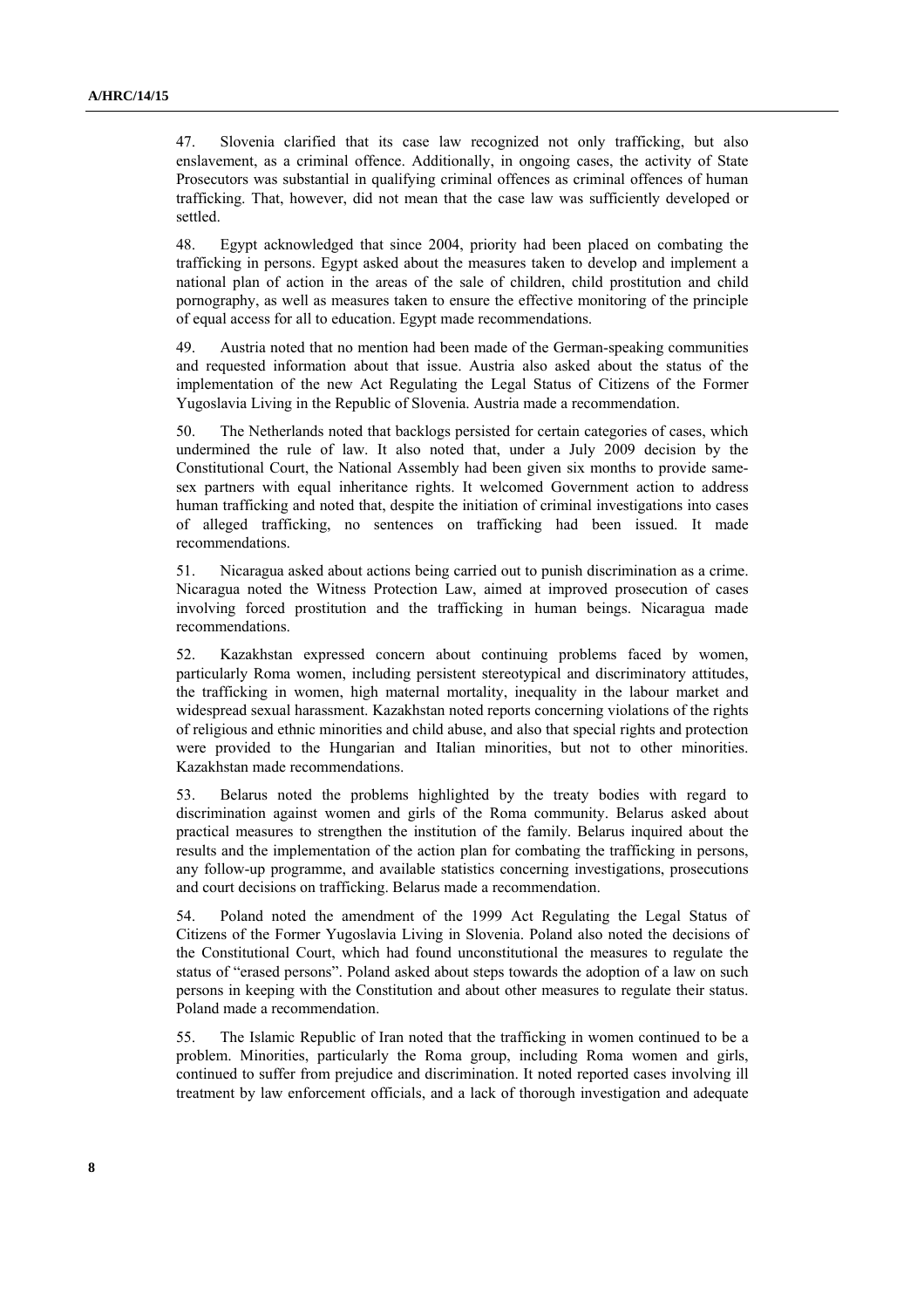punishment of the officials responsible. It also noted the continuing prevalence of violence against women and girls. It made recommendations.

56. The Libyan Arab Jamahiriya noted the implementation of programmes and projects aimed at promoting children's rights. It noted the pilot project of the Child Ombudsman and the Voice of the Child Initiative, which provided children with access to decision-making processes. It asked about measures to address all forms of violence against children, particularly domestic violence and violence in schools.

57. Bosnia and Herzegovina commended efforts to promote and protect human rights, especially the amendment of the Constitution, but stated that further measures were needed to ensure greater gender equality. It asked for clarification about the erasure of people from other parts of the former Yugoslavia from the registry of permanent residents, stressing the importance of measures to guarantee those people's rights and ensure their equality with others. It made recommendations.

58. Montenegro noted its close bilateral relations with Slovenia and the close cooperation in the European and Euro-Atlantic integration processes.

59. Chad noted that Slovenia was a party to International Labour Organization (ILO) treaties. Chad noted the close cooperation of Slovenia with treaty bodies and the special procedures. Chad urged further efforts.

60. China welcomed the positive efforts made to promote gender equality, combat domestic violence and human trafficking, eliminate discrimination and protecting children's rights. China appreciated the good cooperation of Slovenia with the United Nations human rights mechanisms. China asked about progress in implementing the 2005 plan of action on human rights education and democracy. China requested information about concrete measures to improve the full enjoyment of the economic, social and cultural rights of the Roma and other ethnic minorities.

61. Morocco welcomed efforts to guarantee children's rights, including the establishment of a Deputy Ombudsman for protecting such rights and the launching of the first programme for children and young people, for the period 2006-2016. Morocco noted the programme of action for persons with disabilities, for the period 2007-2013, and the project entitled "Disabled-friendly municipalities", stating that those programmes were good examples and that their successful implementation should be shared and disseminated. Morocco made a recommendation.

62. Uzbekistan positively noted the amendments to the Penal Code to include criminal responsibility for those involved in child pornography, and the achievements accomplished in guaranteeing economic, social and cultural rights. Uzbekistan expressed concern at discrimination against the Roma and migrants and at discrimination against women in society. It requested additional information about any new legislation and measures to address human trafficking and to combat child prostitution and pornography. Uzbekistan made recommendations.

63. Albania welcomed the establishment of the Office of Equal Opportunities, which should ensure full respect for gender equality in all spheres. It noted the establishment of the Office of Nationalities to guarantee the rights and freedoms specific to other national communities. Albania made a recommendation.

64. Colombia indicated that achievements accomplished since independence should be recognized by the international community. It highlighted efforts to eliminate discrimination against women. Colombia asked whether Slovenia was considering the possibility of signing and ratifying the Convention on the Protection of the Rights of All Migrant Workers and Their Families. Colombia made recommendations.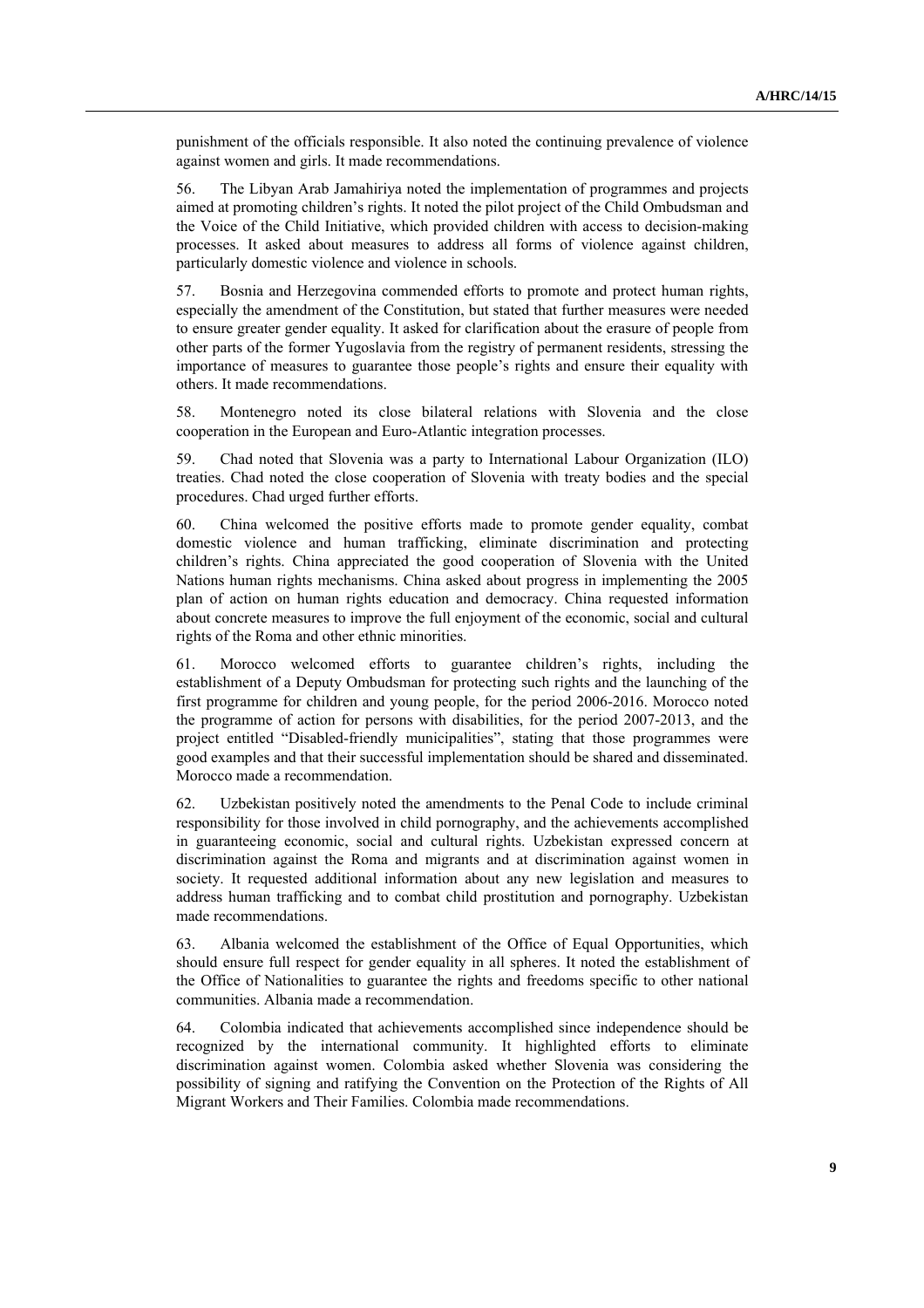65. Slovakia noted that under the Foreign Citizens Act, adopted in 1991, more than 25,000 citizens of the former Yugoslavia had been removed from the population registers. Slovakia made a recommendation.

66. Serbia noted that, under the Constitution, national minority status was recognized for the Hungarian, Italian and Roma communities. Serbia encouraged the Government to consider the possibility of recognizing national minority status for other pertinent groups. It encouraged all relevant institutions to enhance their efforts aimed at the adequate use of the Serbian language. Serbia welcomed Slovenia's commitment to resolving the issue of "erased persons." Serbia made a recommendation.

67. The Czech Republic welcomed the Action Plan against Human Trafficking for 2008-2009. It asked about measures being taken to prevent and reduce statelessness. It made recommendations.

68. In response to additional questions, Slovenia provided further information concerning the issue of "erased persons" and indicated that the relevant law would be publicized following its adoption.

69. Regarding questions raised concerning ethnic groups, Slovenia noted that articles 14, 61 and 62 of the Constitution guaranteed to the members of all national minority groups full exercise of their individual rights in order to maintain their national, linguistic and cultural characteristics. Moreover, the Ministry of Culture enabled the members of various minority groups and ethnic communities, as well as immigrants, to obtain financing, through public tenders, for the implementation of cultural projects. Slovenia provided information about a number of such projects/programmes.

70. Furthermore, regarding the issue of the German-speaking minority, Slovenia clarified that a public tender existed and that it was based on a bilateral agreement between Slovenia and Austria. Additionally, a study to determine the views of the inhabitants of the Kočevje area had been commissioned, and its findings would provide a basis for further consideration of the issue.

71. With respect to language availability for ethnic groups, Slovenia explained that the Ministry for Education and Sports provided for lessons in 14 languages, including the languages of Slovenia and now those of certain migrant communities as well.

72. As for the right to education, Slovenia clarified that the right to equal access to education was included in many strategies, such as those for the Roma and migrants, and clarified that each was supplemented by a plan of action. At the level of basic education, it was the State's obligation to provide free education to every person of compulsory age.

73. Concerning questions regarding hate speech, Slovenia clarified that the Media Act set out the constitutional principle of prohibition of incitement to discrimination and intolerance. It added that information disseminated in the media could not incite ethnic, racial, religious, gender-based or other forms of discrimination or intolerance. Editors and journalists were obliged to act in accordance with ethical and professional rules and standards. In 2008, the new Criminal Code had been amended with regard to hate speech, and a new provision defined that offence in detail, envisaging two- to three-year sentences of imprisonment.

74. Concerning questions raised regarding women and employment, Slovenia noted that it was among the countries of the European Union with the smallest wage gap. It added that labour legislation prohibited discrimination based on gender and noted the existence of various programmes address cases of discrimination.

75. Regarding women and violence, Slovenia noted that it had adopted various measures to reduce violence against women. All acts of violence had been criminalized under the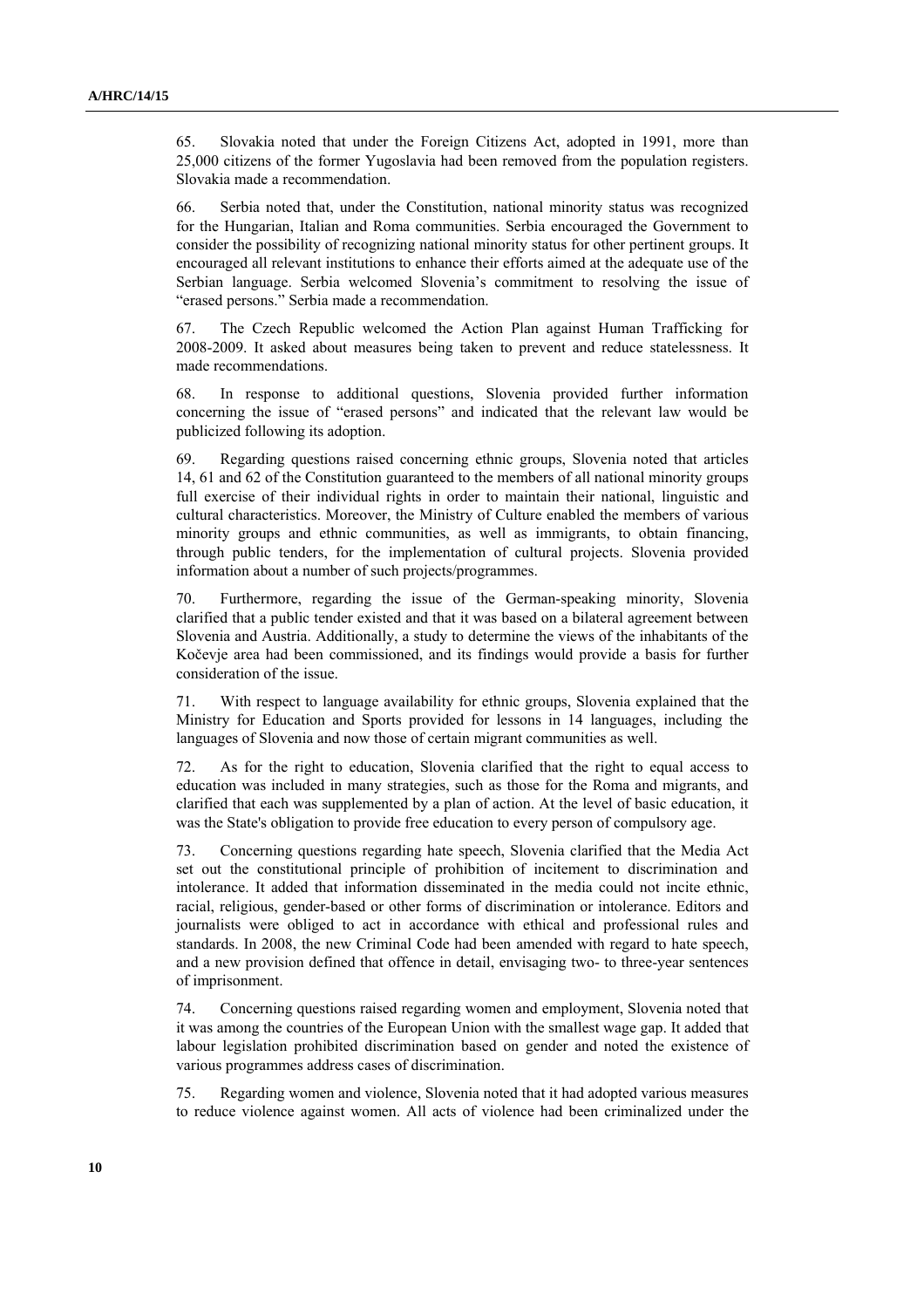Protection of Public Order Act. Key recent legislative changes cited included the definition of a new criminal offence of domestic violence, the possibility of removing perpetrators and the adoption, in 2008, of the Prevention of Domestic Violence Act. Additionally, the Employment Relationships Act provided that an employer was obliged to guarantee a working environment free from sexual harassment.

76. Regarding the participation of women in decision-making, Slovenia stated that one of the goals of the Equal Opportunities for Women and Men Act was to ensure the balanced representation of both genders in all spheres. Under the Act, the Government and ministers were required to respect the principle of balanced representation when appointing people to advisory and professional bodies and when proposing governmental representatives to public companies and other entities governed by public law. In 2008, the average representation of women in Government bodies had been 41 per cent.

77. Concerning the protection of children and a child advocate, Slovenia stated that a Deputy Ombudsman was responsible for the protection of children's rights. Furthermore, on the basis of a pilot project entitled "Child advocate: voice of the child", the draft Family Code defined a child's right to an advocate, whose basic purpose was to protect a child's rights when the interests of the parents were contrary to those of the child and when a child's rights could not be adequately protected.

78. With regard to the issue of the participation of civil society in the preparation of the national report for the present review, Slovenia clarified that representatives of civil society and non-governmental organizations had been invited to participate, that regular meetings had been held and that their views and contributions concerning the draft report had been requested. Concerning follow-up, Slovenia intended to monitor the implementation of the acceptable recommendations made by other countries, among other forms of cooperation with civil society organizations, including through the Inter-ministerial Commission on Human Rights.

79. With respect to questions regarding discrimination, Slovenia noted that articles 14 and 63 of the Constitution protected general equality and prohibited incitement to discrimination, adding that the Criminal Code also included a special criminal offence concerning the violation of equality.

80. Regarding human rights education, Slovenia stated that the objectives of education and training at all levels included human rights education, and provided detailed information about how that goal was implemented.

81. Concerning additional questions about trafficking, Slovenia recalled information already provided.

82. With regard to ill treatment, Slovenia explained that measures were taken through an independent State Prosecutor's Office, which could propose criminal procedures. In order to guarantee independent investigations, a specialized police department existed within the Supreme State Prosecutor's Office. In addition, the Ombudsman had the power to monitor all places of detention, in cooperation with non-governmental organizations.

83. Concerning the International Convention on the Protection of the Rights of All Migrant Workers and Members of Their Families, Slovenia stated that it was still considering ratification. It believed that it already guaranteed most of the rights set out in the Convention, recalled that it was party to a number of international instruments ensuring a broad framework for the protection for migrants, and concluded that an effective system for the protection of migrant rights should be an integral part of the European legislation in that area.

84. Spain welcomed Slovenia's priorities, particularly with regard to the issue of court backlogs, improving cooperation and dialogue with treaty bodies and other regional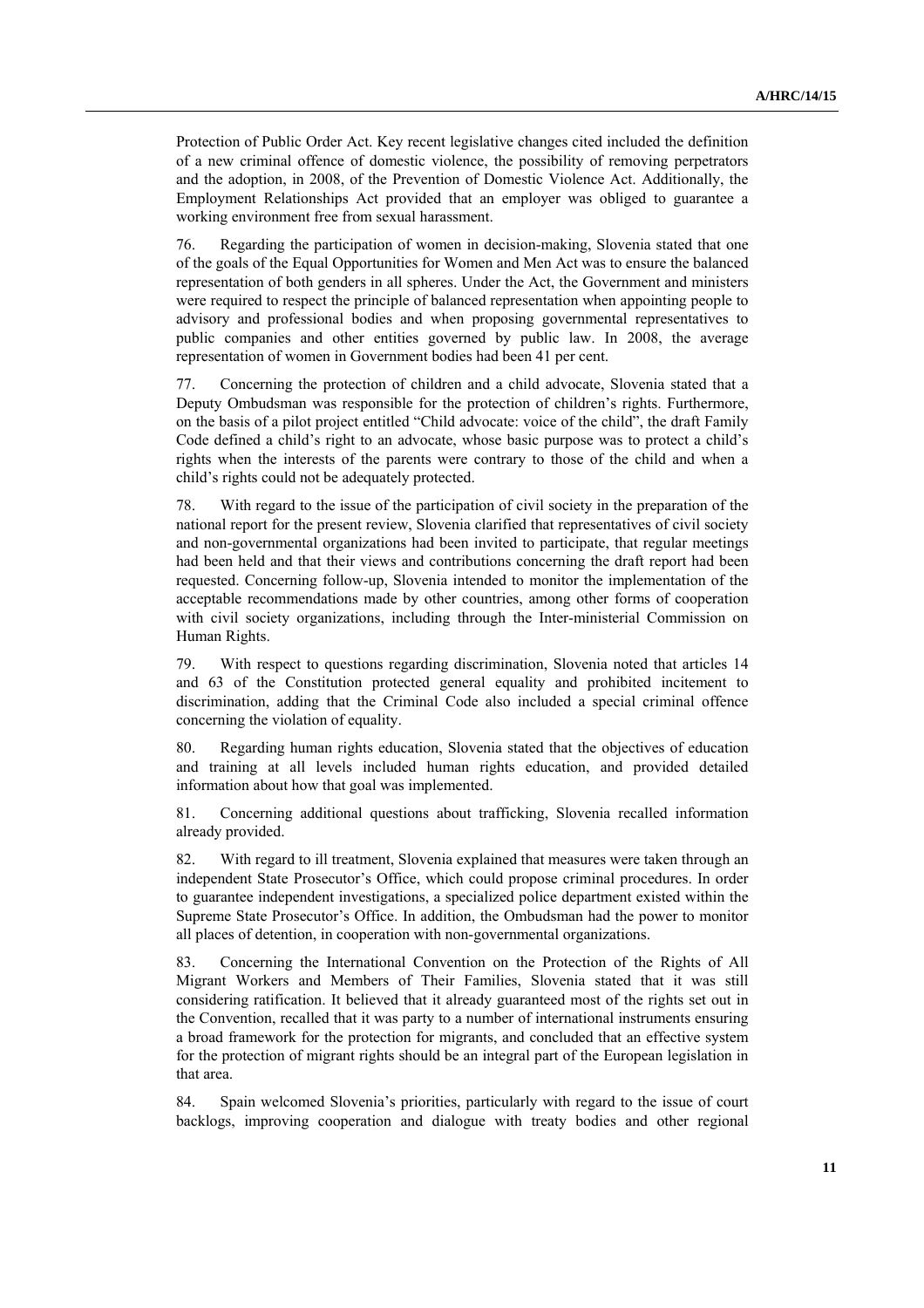mechanisms, and achieving gender equality and eliminating violence against women. Spain asked about measures to be taken to improve the provisions set out in the 1995 Assistance Programme for the Roma. Spain made recommendations.

85. The Philippines welcomed measures to promote gender equality and recognized the intensive efforts to enhance the protection of children's rights and the rights of persons with disabilities. It noted challenges related to combating human trafficking and discrimination against minorities and protecting the rights of migrants and asylum seekers. It made recommendations.

86. Sweden noted that the Roma minority continued to face discrimination in terms of access to education, housing, health care and other services, persistent prejudice and hostility. Sweden noted the Government's decision to implement the relevant decisions by the Constitutional Court that had found "erasure" to be illegal and anti-constitutional. Sweden noted the current discussions in Parliament on a bill regulating other inconsistencies with the Constitution. Sweden asked about measures to ensure the right of such individuals to reparations, in accordance with Slovenia's international obligations.

87. Ukraine welcomed measures aimed at combating human trafficking and urged the strengthening of its efforts, including those to protect and rehabilitate victims. Ukraine appreciated measures to ensure the protection of children's rights. Ukraine welcomed the fact that the rights of national minorities were defined and regulated by the Constitution and law. Ukraine asked for information about concrete measures to promote the cultural rights of other nationalities. It made a recommendation.

88. Bulgaria asked for information about the effectiveness of the implementation of the Programme of Action for Persons with Disabilities for 2007-2013 and the Vocational Rehabilitation and Employment of Disabled Persons Act, as well as about the challenges faced in implementing the Convention on the Rights of Persons with Disabilities and the Optional Protocol thereto. Bulgaria appreciated measures taken in the area of trafficking, particularly the establishment of an intergovernmental working group. Bulgaria also noted the adoption of the Family Violence Prevention Act and of penal sanctions aimed at addressing domestic violence.

89. Croatia urged the creation of an environment conducive to the full integration of Roma into society, especially the full integration of Roma children into the education system. Croatia expressed concern at continuous public manifestations of intolerance and at hate speech by some politicians. Croatia noted that the Constitution contained no provisions relating directly to special protection for members of ethnic groups other than Italians, Hungarians and Roma, and that many other ethnic groups were not considered national minorities. Croatia hoped that the policy aimed at the recognition and protection of all ethnic groups would be reconsidered.

90. Chile welcomed the legislative and institutional progress made in the elimination of discrimination against women, thanks to the incorporation of approximately 60 per cent of Slovenian women into the labour force. Chile made recommendations.

91. Malaysia welcomed the special attention accorded children's and women's rights and the rights of persons with disabilities and members of national and other ethnic communities. Malaysia noted the reported instances of public manifestations of hate speech and intolerance, targeting minorities. It noted reports concerning frequent incidents involving hateful inscriptions on the premises and memorial landmarks of certain religious communities. Malaysia made recommendations.

92. Argentina highlighted the importance of freedom of religion and respect for different beliefs in Slovenia. Argentina valued the policy of preparing and employing persons with physical and mental disabilities. Argentina made recommendations.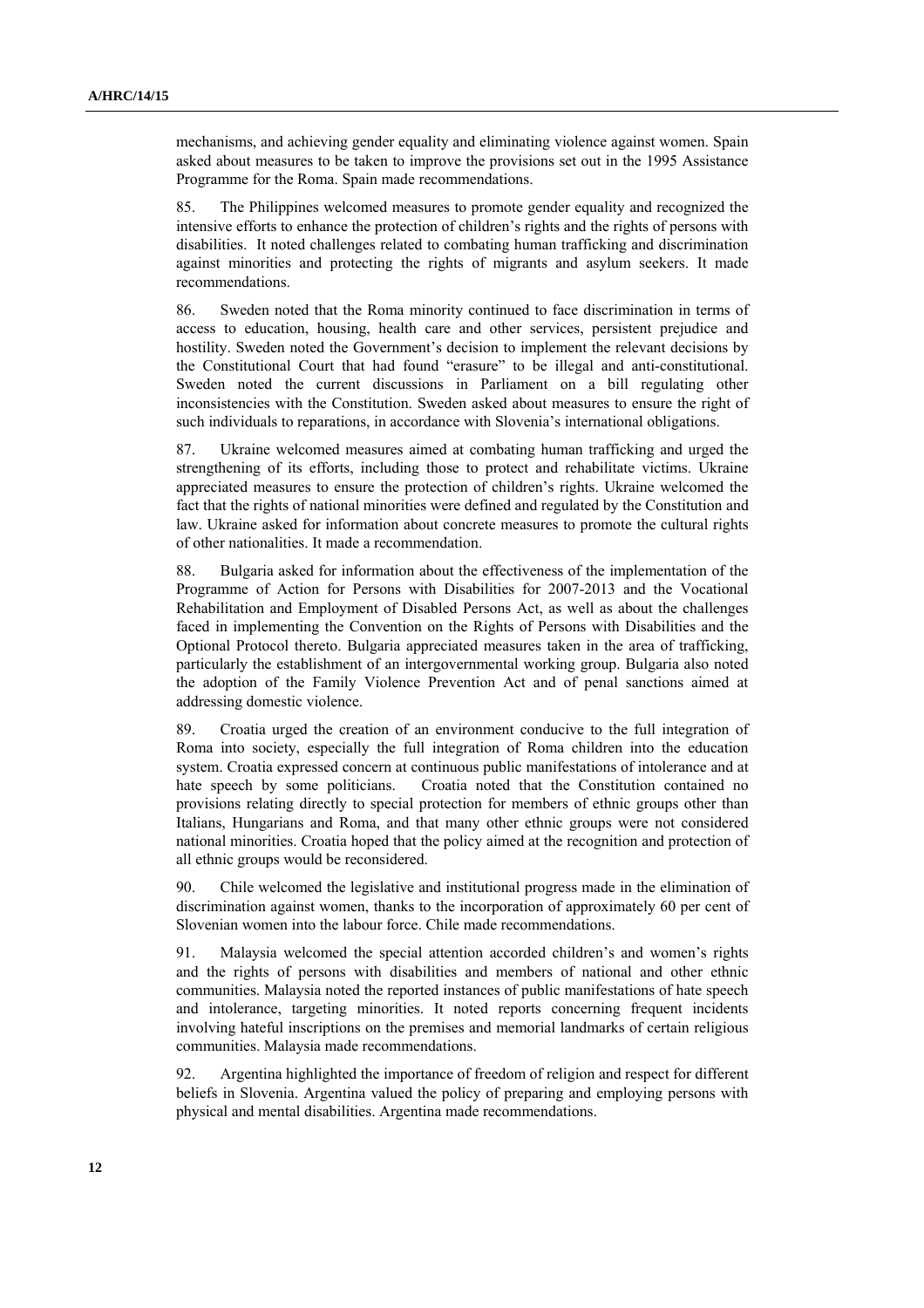93. Azerbaijan noted the standing invitation extended to all special procedures, and welcomed the promotion of human rights education and efforts to enhance the rights of women and children. Azerbaijan noted that the new Family Code under discussion envisaged the prohibition of corporal punishment against children. It made recommendations.

94. Moldova noted that the implementation of human rights standards and children's rights was among Slovenia's priorities. Moldova asked about the planned modalities for implementing the recommendations resulting from the present review. Moldova made a recommendation.

95. Ghana appreciated the entry into force of a new Penal Code and of the Domestic Violence Prevention Act, aimed at eliminating domestic violence. Ghana noted the concern of the Committee on the Elimination of Discrimination against Women at the continuing prevalence of violence against women and girls. Ghana made recommendations.

96. The former Yugoslav Republic of Macedonia stressed the importance of the effective role played by the Ombudsman in the judicial system. Macedonia requested further information about national programmes aimed at the promotion and protection of minority rights. Macedonia asked about Slovenia's position concerning the eventual adoption of the Optional Protocol to the Convention on the Rights of the Child.

97. Palestine commended efforts to achieve security for all, social justice and development in the area of human rights, as well as the commitment to international law.

98. Kyrgyzstan welcomed efforts to build national institutions for human rights protection, including the Human Rights Ombudsman, the Office for Equal Opportunities, Coordinators for Equal Opportunities for Women and Men, the Office for Religious Communities and the Office for Nationalities. Kyrgyzstan made recommendations.

99. The Russian Federation noted the unresolved problem of "erased persons", which had emerged after independence in 1991, stating that some 18,000 persons living within the territory of the former Yugoslavia had lost their citizenship. It also welcomed Slovenia's intention to address that issue. It made recommendations.

100. Concerning "erased persons", Slovenia noted that several delegations had referred to statelessness and clarified that the Citizenship of the Republic of Slovenia Act of 1991 had not introduced the basis for withdrawing their citizenship, but rather had provided for the withdrawal of their residency permits. As for the compensation claims of such persons, Slovenia clarified that the relevant decisions were taken by competent courts and that there was no reason why the Government should prepare any special measures that were being dealt with by the courts. It reiterated that the issue would be comprehensively addressed under the new law.

101. With regard to women murdered by their partners, Slovenia stated that the relevant data seemed to be faulty, as over the previous five years there had been 11 cases involving the murder of women by their partners. It clarified that, nevertheless, a number of measures, including legislative measures, had been adopted on protection against violence, and that it was now possible to remove violent persons from the vicinity of the victims.

102. As requested, Slovenia then provided details about the National Programme of Measures for the Roma for the Period 2010–2015. It explained that the programme included measures aimed at the key areas in which Roma still faced discrimination or in which specific positive measures were needed, such as education and schooling, health care, employment, living conditions, culture and the fight against discrimination. Each measure of the programme had its own implementation timeline, and a special Government body had been established to monitor its implementation.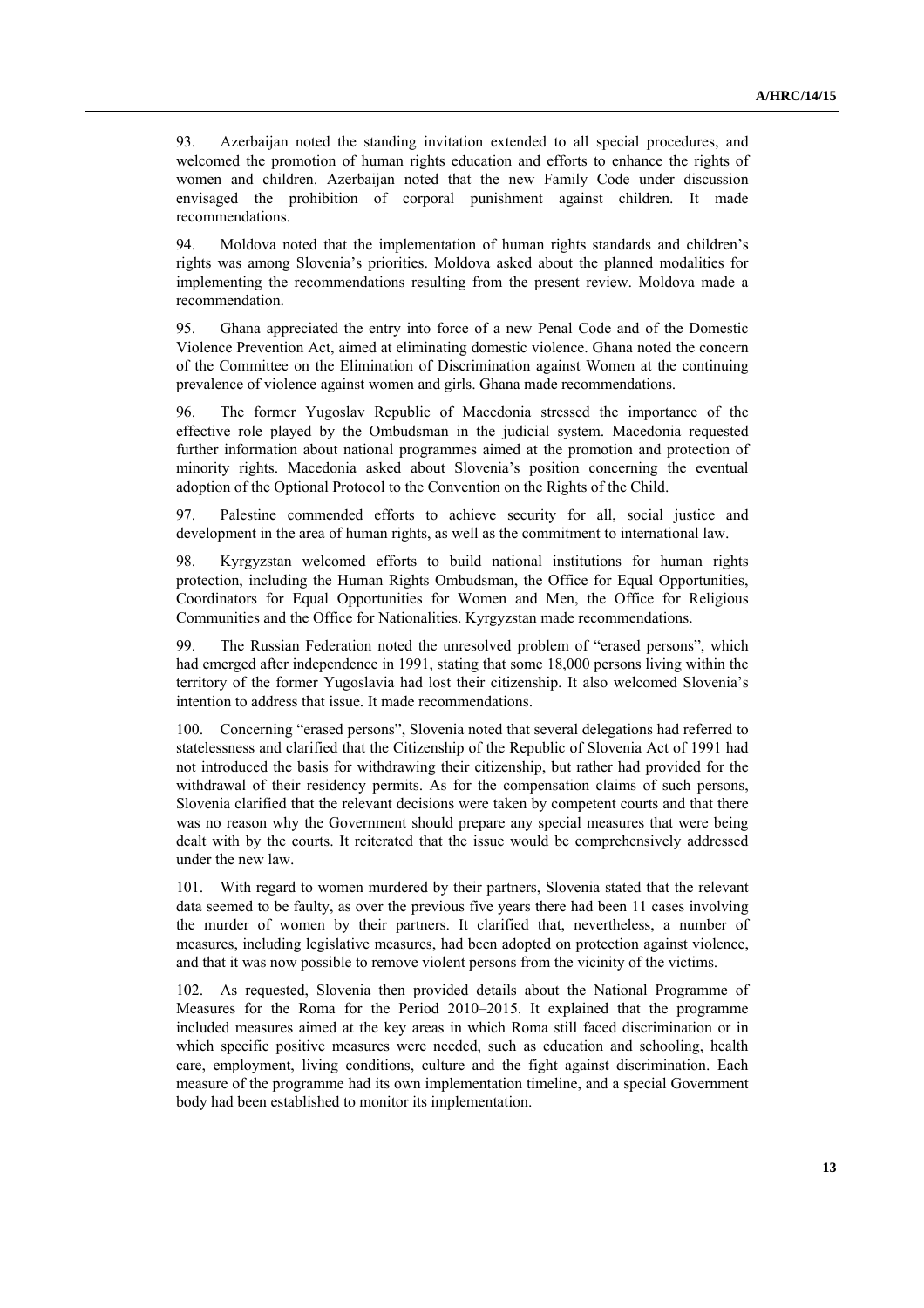103. Regarding additional questions about hate speech, in particular on the part of media and politicians, Slovenia recalled what had been stated in response to previous questions about existing criminal and other measures. It added that, in cases involving actions committed by members of parliament, this was a matter of parliamentary autonomy and parliamentary immunity/privilege by virtue of the Constitution, but that it could be regulated internally by the National Assembly.

104. Concerning questions raised regarding minority groups other than Italians, Hungarians and the Roma, Slovenia recalled that the Constitution guaranteed the equality of all ethnic groups, and added that collective rights were recognized for Italians, Hungarians and the Roma. It added, however, that financial programmes were available to all groups, and it provided details about those programmes.

105. With regard to the issue of freedom of religion, Slovenia clarified that, under the Constitution, everyone was guaranteed full freedom of conscience. In matters falling within its competence, the Government ensured the correct interpretation of legal norms relating to religious communities and the equal treatment of all religious communities.

106. Slovenia stated, regarding the issue of persons with disabilities, that it had approved the Action Programme for Persons with Disabilities for 2007-13, which set out measures to be taken to prevent discrimination against and provide equal opportunities for disabled persons. It added that the Programme had proved successful thus far, in particular in improving employment rates.

107. With regard to the issue of the existence of an investigating body in the area of discrimination, Slovenia clarified that it had appointed an Advocate of the Principle of Equality. The Advocate heard cases of alleged discrimination on the basis of personal circumstance (gender, nationality, race, inter alia). She or he provided general information and explanations concerning discrimination, drew attention to any established irregularities and recommended ways in which problems should be resolved.

108. With respect to the issue of answers provided to special procedures questionnaires, Slovenia clarified that, according to its data, it had replied to more questionnaires than had been recorded, but perhaps not always within the specified time frames.

109. Concerning maternity deaths, Slovenia considered that the data cited might not be accurate. It added that it had adopted a number of measures to prevent such deaths and had provided details about health care provided to expectant mothers.

110. In conclusion, Slovenia emphasized that, although relatively new, the universal periodic review had already proved to be an extremely important mechanism of the Human Rights Council. Slovenia expressed appreciation for all the interventions made. It reiterated that it regarded the review as a long-term process that could contribute to an even better human rights situation in the country. Finally, Slovenia stated that it was in that spirit that it would approach the consideration of all the recommendations that had been put forward, and that it would provide responses to them at the June session.

## **II. Conclusions and/or recommendations**

**111. The recommendations formulated during the interactive dialogue and listed below will be examined by Slovenia, which will provide responses in due course, but no later than the fourteenth session of the Human Rights Council, to be held in June 2010.** 

**1. To examine the possibility of joining (Algeria)/sign and ratify (Egypt)/ratify (Bosnia and Herzegovina)/consider the ratification (Argentina) of**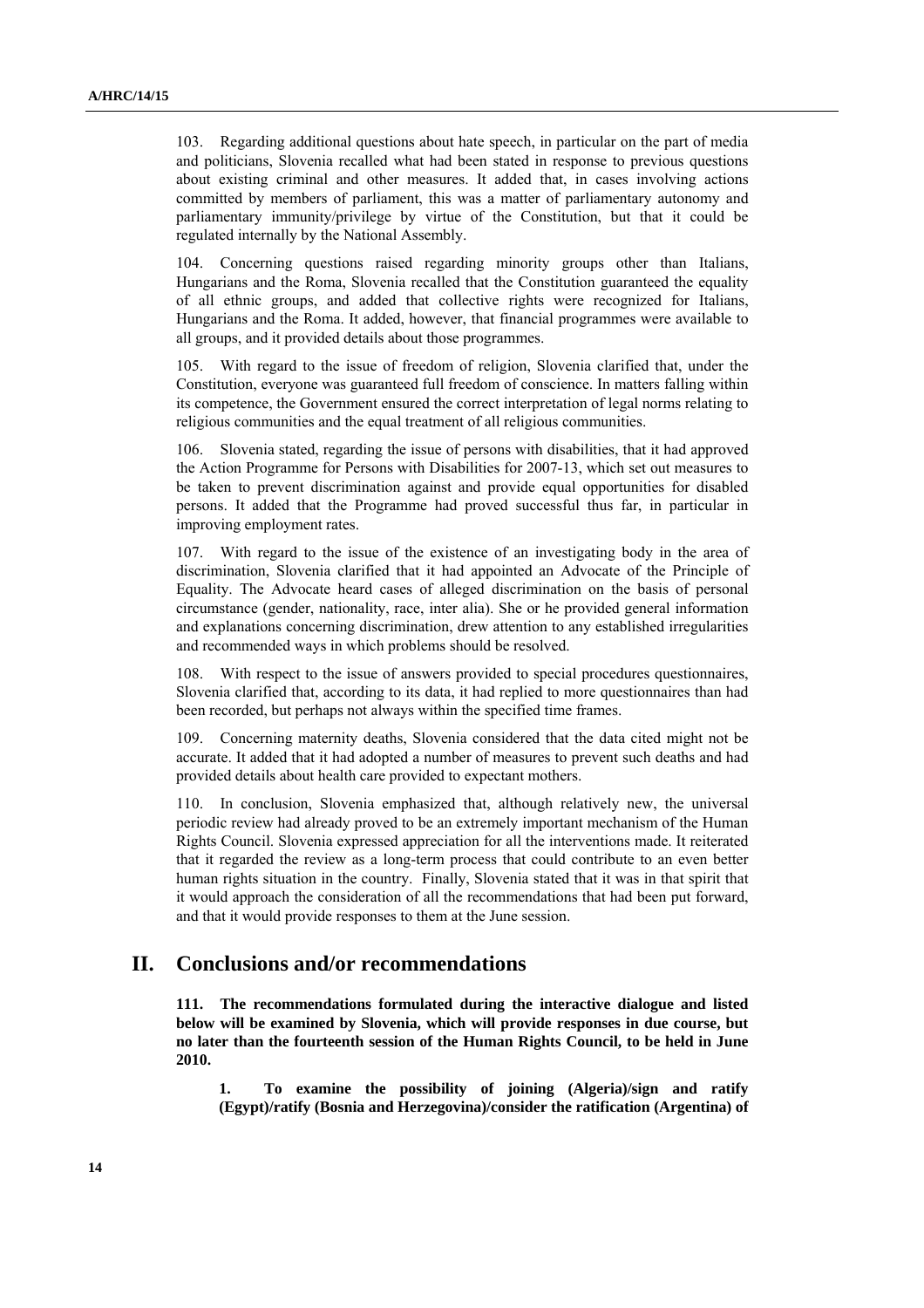**the Convention on Migrant Workers and Members of Their Families (Algeria, Egypt, Bosnia and Herzegovina, Argentina);** 

**2. To ratify (Spain)/consider the possibility of ratifying (Argentina) the International Convention for the Protection of All Persons from Enforced Disappearance (Spain, Argentina) and of accepting the jurisdiction of the competent committee (Argentina);** 

**3. To ratify the ILO Equality of Treatment (Social Security) Convention, 1962 (No. 118) and the ILO Prevention of Major Industrial Accidents Convention, 1993 (No. 174) (Argentina);** 

**4. To adjust its legal framework to international human rights standards, in particular with regard to persons with disabilities, migrants, asylum seekers, refugees, women and children (Nicaragua);** 

**5. To take the measures necessary to ensure that same-sex partners are treated equally with opposite-sex partners throughout Slovenian law (Netherlands);** 

**6. To continue to implement legislation recognizing equal rights for samesex couples (Colombia);** 

**7. To eliminate all other forms of disparity in the treatment of heterosexual and same-sex couples, in order to ensure full equality and non-discrimination (Canada);** 

**8. To adopt the latest draft amendments to the Marriage and Family Relations Act that equalize same-sex unions and other family unions and ban the corporal punishment of children (Norway);** 

**9. To add a provision to the Marriage and Family Relations Act prohibiting other forms of the demeaning treatment of children, such as psychological violence (Norway);** 

**10. To strengthen the Slovenian Human Rights Ombudsman (Egypt);** 

**11. To continue to enhance the capacities of the inter-ministerial working group on combating the trafficking in persons, with the involvement of civil society, to prosecute cases of trafficking, provide assistance to victims and raise awareness (Philippines);** 

**12. To move further ahead in drafting and implementing a national action plan to address the issue of the sale of children, child prostitution and child pornography (Qatar);** 

**13. To share the experiences regarding the first Programme for Children and Youth, in particular the approach of including the recommendations of the Committee on the Rights of the Child (Moldova);** 

**14. To make further efforts to promote gender equality by working to close the gender pay gap and encouraging women into top jobs and roles traditionally filled by men, which should be carried out through the National Programme for Equal Opportunities for Women and Men for 2005-2013 and other relevant programmes (United Kingdom of Great Britain and Northern Ireland);** 

**15. To continue to implement the 1995 Programme of Measures for Assisting the Roma, and to introduce annually reviewed targets to measure progress (United Kingdom);**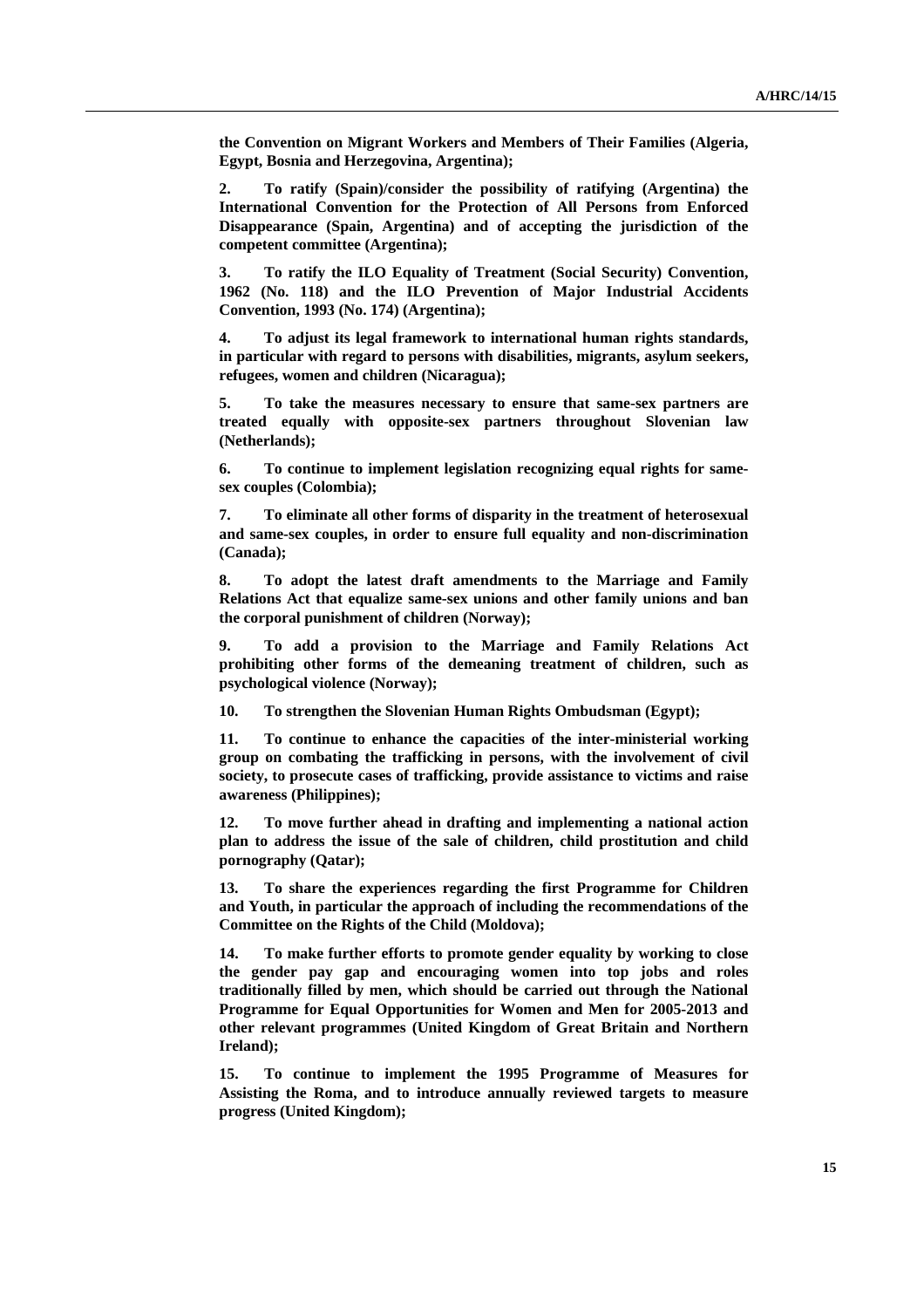**16. To provide adequate human and financial resources for the full implementation of the Action Plan Against Human Trafficking for 2008-2009, to establish specialized services to assist the victims of trafficking, and to decrease the vulnerability of women and girls to trafficking (Czech Republic);** 

**17. To develop a national plan of action aimed at addressing the sale of children, child prostitution and child pornography, and to provide adequate human and financial resources for its implementation (Islamic Republic of Iran);** 

**18. To accept the recommendation of the Committee on the Elimination of Discrimination against Women to develop a comprehensive strategy or action plan to prevent and eliminate all forms of violence against women and girls, and to develop an effective institutional mechanism for coordinating, monitoring and assessing the effectiveness of the measures taken (Malaysia);** 

**19. To submit its pending periodic reports to the Committee on the Elimination of Racial Discrimination (Pakistan);** 

**20. To make sure that there are no delays in submitting answers to the thematic questionnaires of the special procedures of the Human Rights Council (Russian Federation);** 

**21. To provide due legal protection against discrimination on all grounds on its soil (Pakistan);** 

**22. To further strengthen measures against discrimination with regard to women, national minorities, persons of minority sexual orientation or gender identity and persons with disabilities (Czech Republic);** 

**23. To establish Government plans as a follow-up to the recommendations of the Committee on the Elimination of Discrimination against Women to promote greater representation by women in all areas, particularly at work, without discrimination of any kind, as well as to prevent and eradicate domestic violence and all forms of violence against women and girls. Such plans should contemplate establishing institutional mechanisms for monitoring and assessing the effectiveness of all measures (Mexico);** 

**24. To adopt effective measures to strengthen the system for the protection and promotion of the rights of women and children (Uzbekistan);** 

**25. To intensify its efforts to change stereotypical images and discriminatory attitudes and perceptions regarding the roles and responsibilities of women and girls and men and boys in the family and in society (Portugal);** 

**26. To take more effective measures to combat racial discrimination and intolerance, including by promptly investigating and taking stern action against the perpetrators of hatred, racist and xenophobic acts and speeches, and against those who have desecrated the premises of worship and memorial landmarks (Malaysia);** 

**27. To strengthen measures, including at the local level, to combat cultural stereotypes and discrimination against minorities and migrants (Philippines);** 

**28. To step up efforts and adopt appropriate measures to combat any form of discrimination against minorities as a whole (Uzbekistan);** 

**29. To take measures to address stereotypical attitudes towards the Roma community and to promote access to education, health and employment for the Roma community (Bhutan);**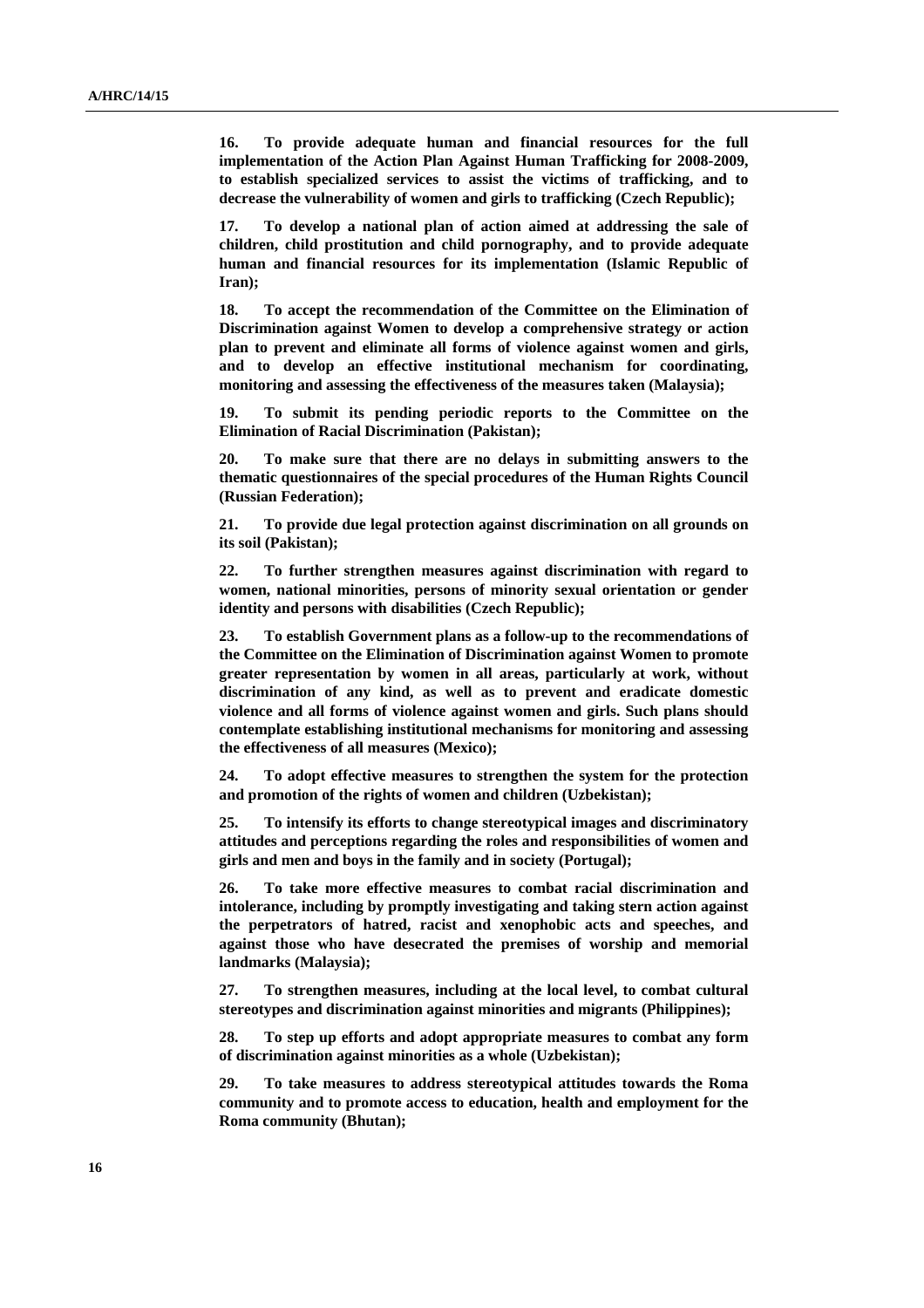**30. To take appropriate measures to prevent and punish all forms of ill treatment by law enforcement officials (Islamic Republic of Iran);** 

**31. To provide mandatory human rights education and training to police, prison and detention staff and members of the judiciary, including awarenessraising regarding the protection of the rights of minorities, women and children, and to ensure their accountability for any violation of human rights (Czech Republic);** 

**32. To promulgate a law on domestic violence that includes penalties and options for the treatment of those responsible for such crimes, and to undertake an awareness-raising campaign regarding domestic violence (Spain);** 

**33. To address the issue of gender-based violence, and to develop a comprehensive strategy or action plan for the prevention and elimination of all forms of violence against women and girls (Norway);** 

**34. To address the issue of gender-based violence in a comprehensive manner (Islamic Republic of Iran);** 

**35. To strengthen measures to combat violence against women and girls (Azerbaijan); to continue to promote the comprehensive strategy to prevent and eliminate all forms of violence against women and girls (Italy); to continue to make progress in implementing measures and programmes aimed at preventing and eliminating all forms of violence against women and girls (Colombia);** 

**36. To pursue efforts to combat domestic violence, and to place particular emphasis on the implementation of an awareness-raising training policy aimed at contributing to changes in behaviour and of attitudes (France);** 

**37. To ensure that a sufficient number of safe crisis centres and shelters are available to women victims of violence, in accordance with the recommendation of the Committee on the Elimination of Discrimination against Women (Kazakhstan);** 

**38. To adopt effective and comprehensive measures to prevent and eliminate all forms of violence against women and girls, and to intensify campaigns to raise awareness about the criminal nature of domestic violence (Ghana);** 

**39. To implement more effective protection measures to address the problem of the sexual harassment and the trafficking in women, and, in that context, to implement the recommendations of the Committee on the Elimination of Discrimination against Women and the Human Rights Committee (Kazakhstan);** 

**40. To continue efforts to combat all forms of human trafficking, and to intensify efforts to bring perpetrators to justice (Netherlands);** 

**41. To combat all forms of the trafficking in women and girls (Islamic Republic of Iran);** 

**42. To strengthen the preventive measures aimed at combating the trafficking in persons (Algeria);** 

**43. To effectively apply the biennial action plans to prevent the trafficking in human beings, whose victims are often women and children forced into prostitution against their will, and to establish mechanisms for border and airport control to prevent such crimes, as well as conduct information campaigns and provide adequate assistance to victims (Mexico);**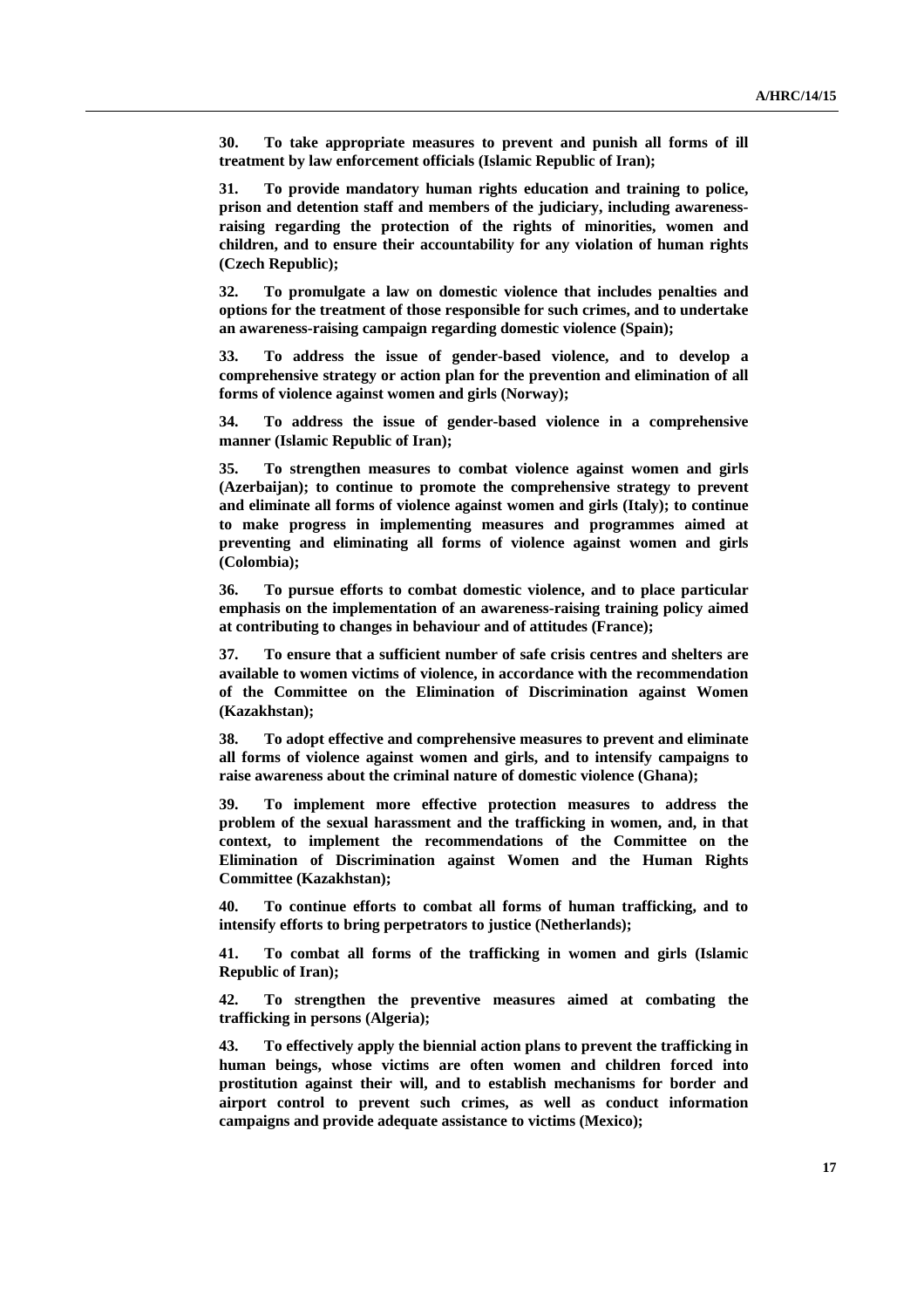**44. To increase its efforts to fight human trafficking (Azerbaijan);** 

**45. To continue to vigorously investigate sex and labour trafficking offences and increase trafficking prosecutions and convictions; to continue to provide trafficking awareness training for judges; to ensure that a majority of convicted traffickers serve time in prison; and to continue to refer a significant number of identified victims for assistance (United States of America);** 

**46. To seek improved detection of instances of human trafficking into and out of the country (United States);** 

**47. To support awareness programming to make potential victims more aware of the risks associated with trafficking and better prepare them to identify potential situations in which they could be trafficked (United States);** 

**48. To improve its control mechanisms at borders and entry points, in order to detect cases of trafficking, in accordance with its domestic legislation (Nicaragua);** 

**49. To further prevent and combat human trafficking, including by enhancing the mandates of relevant mechanisms so that socially vulnerable individuals enjoy improved legal protection (Kyrgyzstan);** 

**50. To continue to step up efforts to combat the trafficking in human beings, and in particular to establish criminal liability for the production and dissemination of materials advocating the trafficking in children, child prostitution and child pornography (Belarus);** 

**51. To continue its efforts to effectively protect children's rights and to combat child trafficking, child prostitution and pornography (Ukraine);** 

**52. To criminalize the production and dissemination of materials advertising the sale of children, child prostitution and child pornography, and to bring its Penal Code into conformity with the Optional Protocol to the Convention on the Rights of the Child on the sale of children, child prostitution and child pornography (Ghana);** 

**53. To continue its efforts, in cooperation with all relevant stakeholders, to prevent the sale of children, child prostitution and child pornography (Kyrgyzstan);** 

**54. To implement the reforms already made by the Pahor Government to improve efficiencies in the Slovenian judicial system (Australia);** 

**55. To take further measures to reduce the case backlog before its courts (Canada);** 

**56. To take the steps necessary to further reduce court backlogs (Netherlands);** 

**57. To continue its efforts to ensure the rights to trial without undue delay and to a fair trial (France);** 

**58. To establish specialized tribunals with a view to accelerating trials related to family cases, in which the best interests of children should prevail, and to implement measures enabling socio-economically disadvantaged persons to receive free legal aid (Chile);** 

**59. To ensure freedom of religion, as stipulated in the 2007 Religious Freedom Act and the International Covenant on Civil and Political Rights (Pakistan);**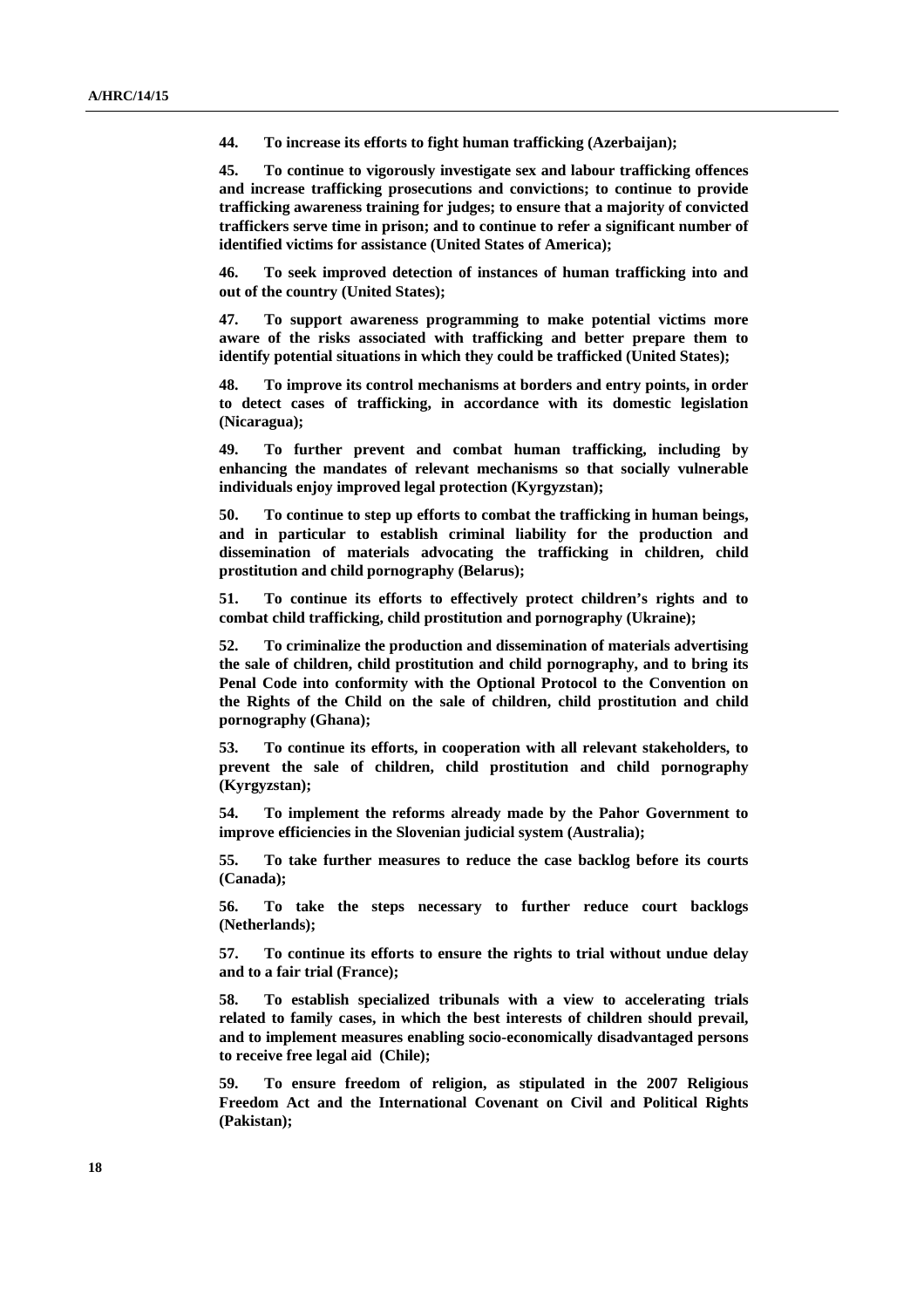**60. To take special and effective measures to guarantee freedom of religion (Kyrgyzstan);** 

**61. To adopt a law banning incitement to religious and racial hatred, and to formulate concrete measures to guarantee the political, economic and cultural rights of religious and ethnic minorities, including Muslim minorities (Kazakhstan);** 

**62. To take more effective steps to ensure that the process of building places of worship for Muslim and other minority groups is facilitated with a view to ensuring freedom of religion for all segments of society (Malaysia);** 

**63. To take responsible measures against the continuous public manifestations of hate speech by some politicians (Kazakhstan);** 

**64. To strictly implement the criminal provisions concerning hate speech and hate crimes, while conducting awareness-raising campaigns promoting tolerance (Czech Republic);** 

**65. To further promote the position of women in decision-making, and to guarantee equal remuneration between men and women (Algeria);** 

**66. To strengthen its efforts to increase the number of women participating in political life, in particular at the national level, and to revise the national Assembly Elections Act to accelerate the political advancement of women in the forthcoming elections (Norway);** 

**67. To continue to empower women by enhancing their status and increasing their participation in decision-making processes (Turkey);** 

**68. To strengthen the position and the participation of women in public life by introducing regulations guaranteeing their participation (Argentina);** 

**69. To continue to implement measures aimed at addressing women's occupational segregation and the diversification of their academic and professional choices, including in non-traditional fields (Portugal);** 

**70. To take the measures necessary to end discrimination against women in the workplace, and to implement ILO recommendations to ensure equal remuneration for work of equal value in the public and private sectors (Kazakhstan);** 

**71. To continue to take effective measures to prevent the Roma from being victims of discrimination, in particular at work (Chile);** 

**72. To adopt legislative measures to counter sexual harassment in the workplace, including penalties and opportunities for women victims to report such situations (Chile);** 

**73. To continue to improve the living conditions of the Roma population (Australia);** 

**74. To take effective steps to reduce the high maternal mortality rate (Azerbaijan);** 

**75. To pursue its national efforts to integrate human rights education into the education system and training programmes, and to continue to pursue that issue at the international level (Morocco);**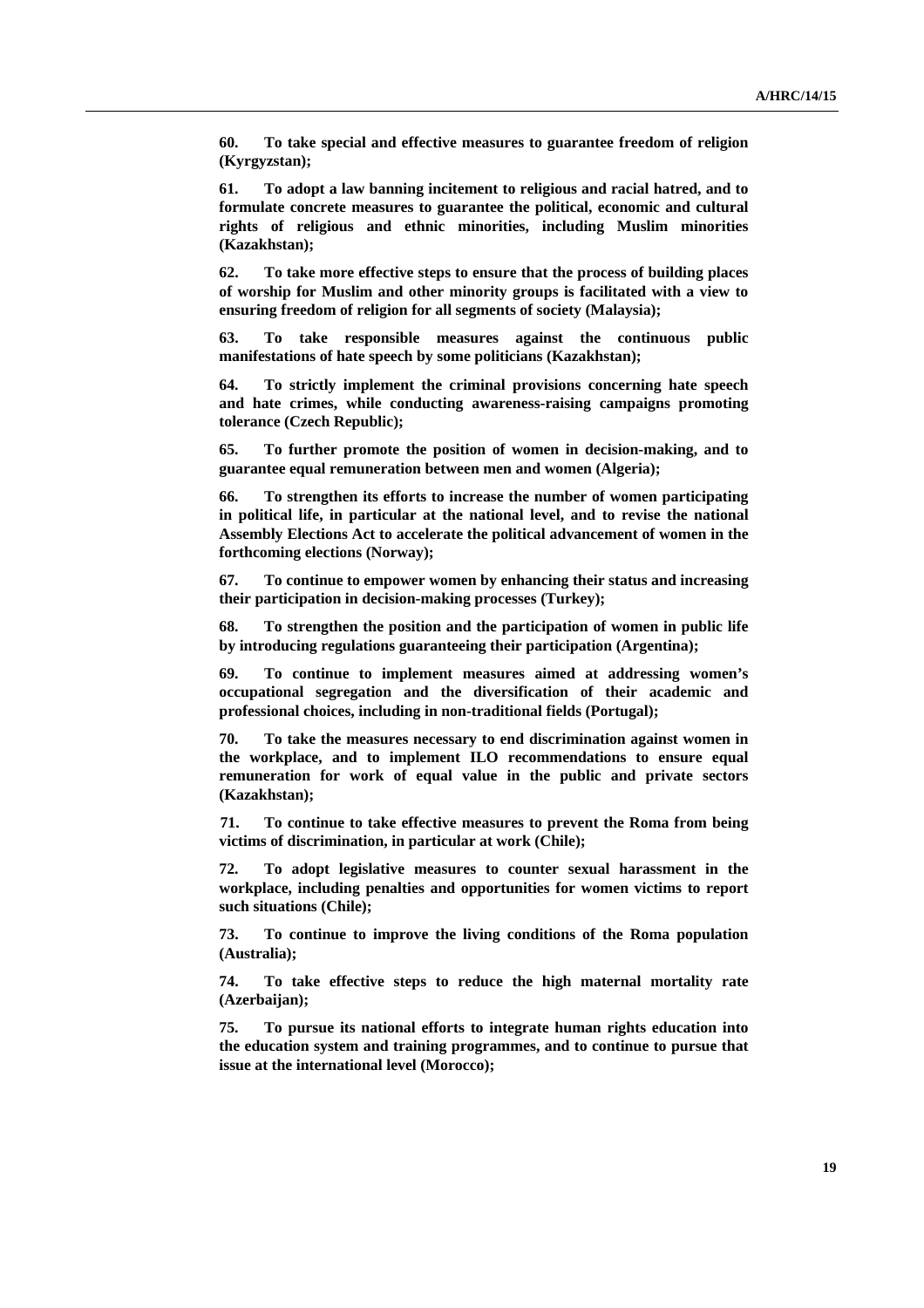**76. To strengthen appropriate measures aimed at promoting and protecting the cultural rights of certain ethnic groups, in particular the rights of children belonging to those groups (Albania);** 

**77. To enact appropriate legislation and accelerate the process of recognizing "erased" citizens (Australia);** 

**78. To adopt legislative and other measures aimed at including all "erased persons", regardless of where they currently reside (Norway);** 

**79. To grant, upon request, permanent residency to any person who was a citizen of another republic of the former Yugoslavia and who was a permanent resident of Slovenia immediately prior to its independence, as well as to his or her descendants; to provide appropriate compensation to those who were disadvantaged as a result of their "erasure"; and to conduct an outreach campaign concerning those measures to inform those now living abroad (Canada);** 

**80. To retroactively re-register the affected persons, in keeping with the relevant decisions of the Slovenian Constitutional Court from 1999 and 2003, to allow for the full enjoyment of their civil as well as their economic and social rights (Slovakia);** 

**81. To launch an outreach campaign directed towards "the erased" living abroad, informing them about the adoption of any new legislative measures and the possibility of benefiting from them (Poland);** 

**82. To place a greater focus on the issue of "erased persons" in the forthcoming period, given the long period of time for which those people have awaited a solution to the problem (Bosnia and Herzegovina);** 

**83. To continue its efforts regarding the issue of "erased persons" in order to help facilitate the most appropriate remedies for that population in a dignified and efficient manner (Serbia);** 

**84. To adopt further measures to facilitate access for "erased persons" to Slovenian citizenship (Czech Republic);** 

**85. To fully implement the intention of the Government of Slovenia to resolve the status of so-called "erased persons" in the near future (Russian Federation);** 

**86. To restore permanent residency status to the citizens of the former Yugoslavia permanently residing in Slovenia, and to restore the rights of victims (Mexico);** 

**87. To take into account comments made by members of civil society regarding the rights of those who have lost permanent residency status and who may be entitled to regain it (Philippines);** 

**88. To implement the mechanisms for guaranteeing the legal residency of minorities living in Slovenia to ensure that they have access to essential services and employment opportunities (Argentina);** 

**89. To adopt measures to protect minorities not explicitly defined in the Constitution, and to adopt additional measures to promote, develop and preserve their ethnic and national identities (Czech Republic);**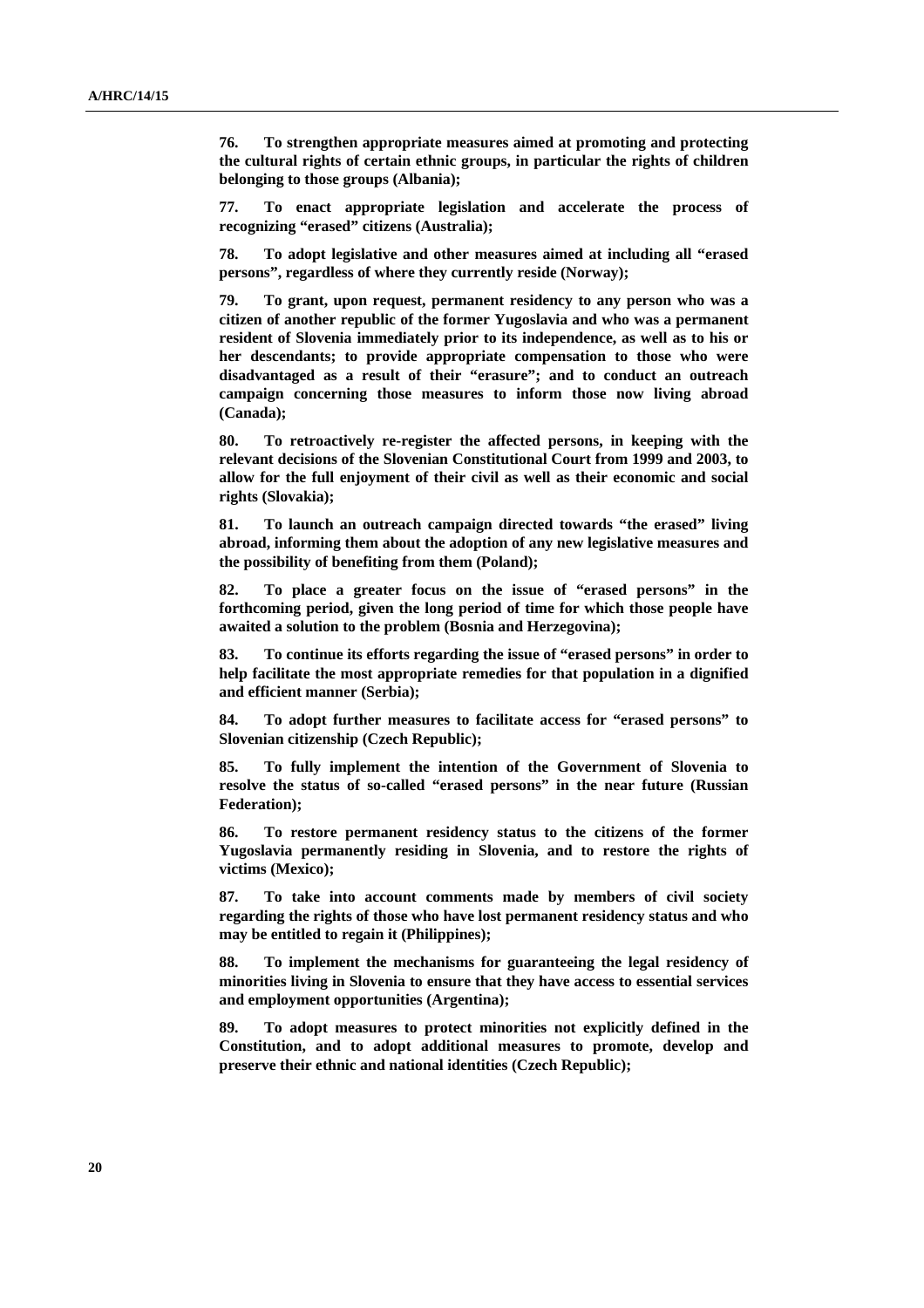**90. To take the measures necessary to respect and protect the political, civil, economic, social and cultural rights of all ethnic communities, without any discrimination (Pakistan);** 

**91. To continue to strengthen its measures aimed at the promotion and protection of the human rights of its minorities (India);** 

**92. To devote greater attention to the rigorous enforcement of the rights of the autochthonous Italian minority in Slovenia (Italy);** 

**93. To take further appropriate steps to support and to enhance the status of the German-speaking communities in Slovenia (Austria);** 

**94. To take urgent and concrete measures to ensure the practical enjoyment by the Roma of their rights (Islamic Republic of Iran);** 

**95. To continue to improve the situation of the Roma, and to consider implementing, as appropriate, the recommendations of human rights treaty bodies and special procedures in that regard (Jordan);** 

**96. To consider the observations of the United Nations High Commissioner for Refugees regarding the International Protection Act and the screening of asylum seekers and refugees (Philippines);** 

**97. To establish an effective and inclusive process for follow up on the recommendations resulting from the present review (Norway).** 

**112. All conclusions and/or recommendations set out in the present report reflect the positions of the submitting State(s) and/or the State under review. They should not be construed as endorsed by the Working Group as a whole.** 

### **III. Voluntary pledges and commitments**

113. The following pledges and commitments were made by Slovenia:

- The ratification of the Optional Protocol to the International Covenant on Economic, Social and Cultural Rights is a priority for this year;
- Similarly, the ratification process of the Convention for the Protection of all Persons from Enforced Disappearance is due to begin this year;
- In addition, there are some regional human rights instruments of the Council of Europe, such as the Convention on Access to Official Documents, that Slovenia plans to ratify later this year.